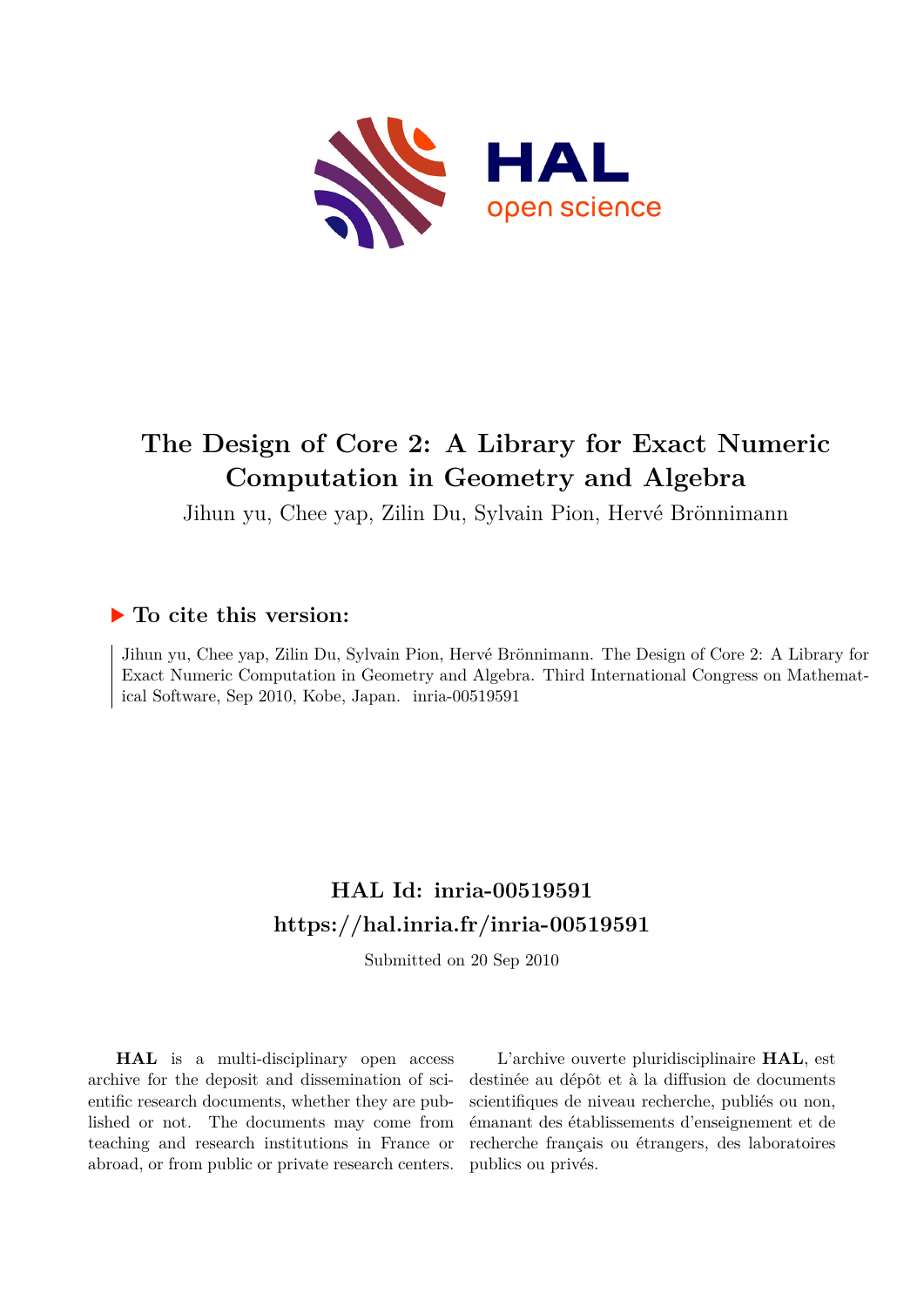# The Design of Core 2: A Library for Exact Numeric Computation in Geometry and Algebra<sup>\*</sup>

Jihun Yu<sup>1</sup>, Chee Yap<sup>1</sup>, Zilin Du<sup>2</sup>, Sylvain Pion<sup>3</sup>, and Hervé Brönnimann<sup>4</sup>

| <sup>1</sup> Courant Institute                 | ${}^{2}$ Google Inc   | <sup>3</sup> INRIA Sophia Antipolis |
|------------------------------------------------|-----------------------|-------------------------------------|
| New York University                            | 2400 Bayshore         | 2004 route des Lucioles, BP 93      |
| New York, NY 10012, USA Mountain View, CA, USA |                       | 06902 Sophia Antipolis, FRANCE      |
| {jihun,yap}@cs.nyu.edu                         | zilin@courant.nyu.edu | Sylvain. Pion@sophia. inria.fr      |
|                                                |                       |                                     |

<sup>4</sup>CIS Department, NYU Poly Six MetroTech Center Brooklyn, NY 11201, USA hbr@poly.edu

Abstract. There is a growing interest in numeric-algebraic techniques in the computer algebra community as such techniques can speed up many applications. This paper is concerned with one such approach called Exact Numeric Computation (ENC). The ENC approach to algebraic number computation is based on iterative verified approximations, combined with constructive zero bounds. This paper describes Core 2, the latest version of the Core Library, a package designed for applications such as non-linear computational geometry. The adaptive complexity of ENC combined with filters makes such libraries practical. Core 2 smoothly integrates our algebraic ENC subsystem with transcendental functions with  $\varepsilon$ -accurate comparisons. This paper describes how the design of Core 2 addresses key software issues such as modularity, extensibility, efficiency in the a setting that combines algebraic and transcendental elements. Our redesign preserves the original goals of the Core Library, namely, to provide a simple and natural interface for ENC computation to support rapid prototyping and exploration. We present examples, experimental results, and timings for our new system, released as Core Library 2.0.

#### 1 Introduction

Most algorithms involving numbers are designed in the Real RAM model of computation In this model (e.g., [28]) real numbers can be directly manipulated, comparisons are error-free, and basic arithmetic operations are exact. But

Yap, Du and Yu are supported by NSF Grants  $\#CCF-043836$ ,  $\#CCF-0728977$  and #CCF-0917093, and with partial support from Korea Institute of Advance Studies (KIAS). Brönnimann is supported by NSF Career Grant 0133599. Brönnimann, Pion, and Yap are supported by an Collaborative Action GENEPI grant at IN-RIA and an NSF International Collaboration Grant #NSF-04-036, providing travel support for Du and Yu to INRIA.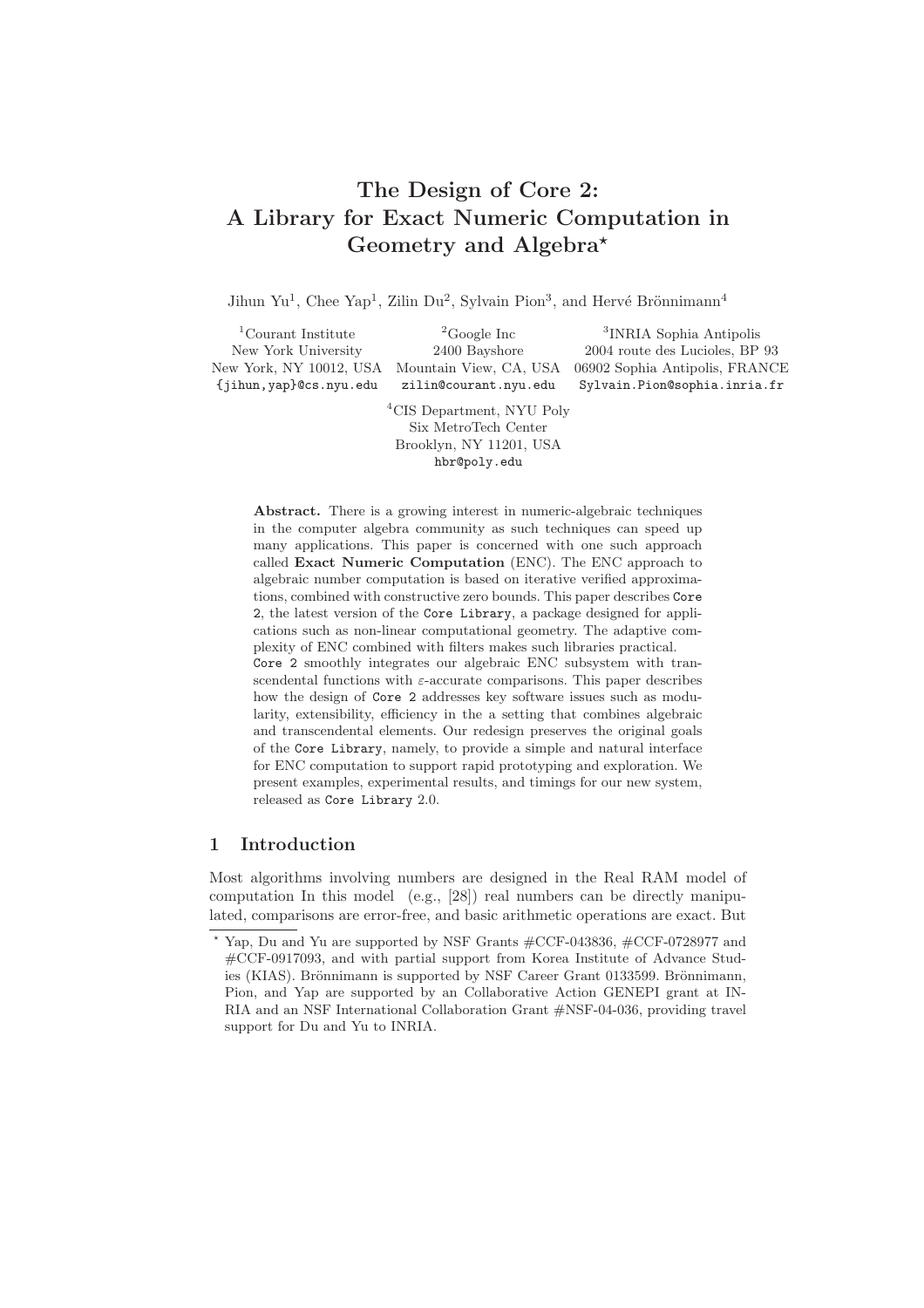in actual implementations, real numbers are typically approximated by machine doubles and this leads to the ubiquitous numerical nonrobustness issues that plague applications in scientific and engineering applications. In Computational Geometry, these numerical errors are exacerbated by the presence of discrete geometric relations defined by numbers. The survey articles [15,31] give an overview of nonrobustness issues in a geometric setting.

Now suppose  $P$  is a  $C++$  program using only standard libraries. When compiled, it suffers the expected nonrobustness associated with numerical errors. Imagine a software library with the property that when it is included by  $P$ , the compiled program (magically) runs like a real RAM program because all numerical quantities<sup>1</sup> behave like true real numbers. Such a library would be a boon towards eliminating numerical nonrobustness. The Core Library [13] was designed to approximate this dream: the program  $P$  only needs to insert the following two directives:

$$
\#include "CORE.h" \n\#define CORELEVEL 3 \t(1)
$$

Our library (CORE.h) will re-interpret the standard number type double as an Expr object (a directed acyclic graph representing a numerical expression). Indeed, by changing the CORE LEVEL to 1 or 2 in  $(1)$ , the program P can be compiled into other "accuracy levels", corresponding to machine precision (Level 1) or arbitrary multiprecision (Level 2). Although Levels 1 and 2 fall short of a Real RAM, the ability for a single program  $P$  to compile into different accuracy levels has interesting applications in the debug-exploration-release cycle of program development [34]. The purpose of this paper is to present the rationale and design of Core Library 2.0 (or Core 2). Towards this end, it will be compared to our original design, which refers to Core Library 1.7 (or Core 1).

§1. On implementing a Real RAM. How do we implement a Real RAM? This dream in its full generality is impossible for two fundamental reasons. First, real numbers are uncountably many while any implementation is no more powerful than Turing machines which can only access countably many reals. The second difficulty is the general impossibility of deciding zeros (equivalently, making exact comparisons) [35]. The largest class beyond algebraic zeros for which zero is decidable are the elementary constants of Richardson [29, 30, 35]; this result depends on the truth of Schanuel's conjecture. What is possible, however, is to provide a Real RAM for interesting subsets of the reals. If program P uses only the rational operations  $(\pm, \times, \div)$  then such a library could be a BigRational number package; such a solution may have efficiency issues (e.g., [37]). If P also use the square-root operation, then no off-the-shelf library will do; our precursor to Core Library [15] was designed to fill this gap. Since many many basic problems involve at most irrationalities of the square-root kind, such a library is already quite useful. The natural goal of supporting all real algebraic

<sup>1</sup> We are exploiting the ability of C++ to overload operators. Otherwise, we can use some preprocessor.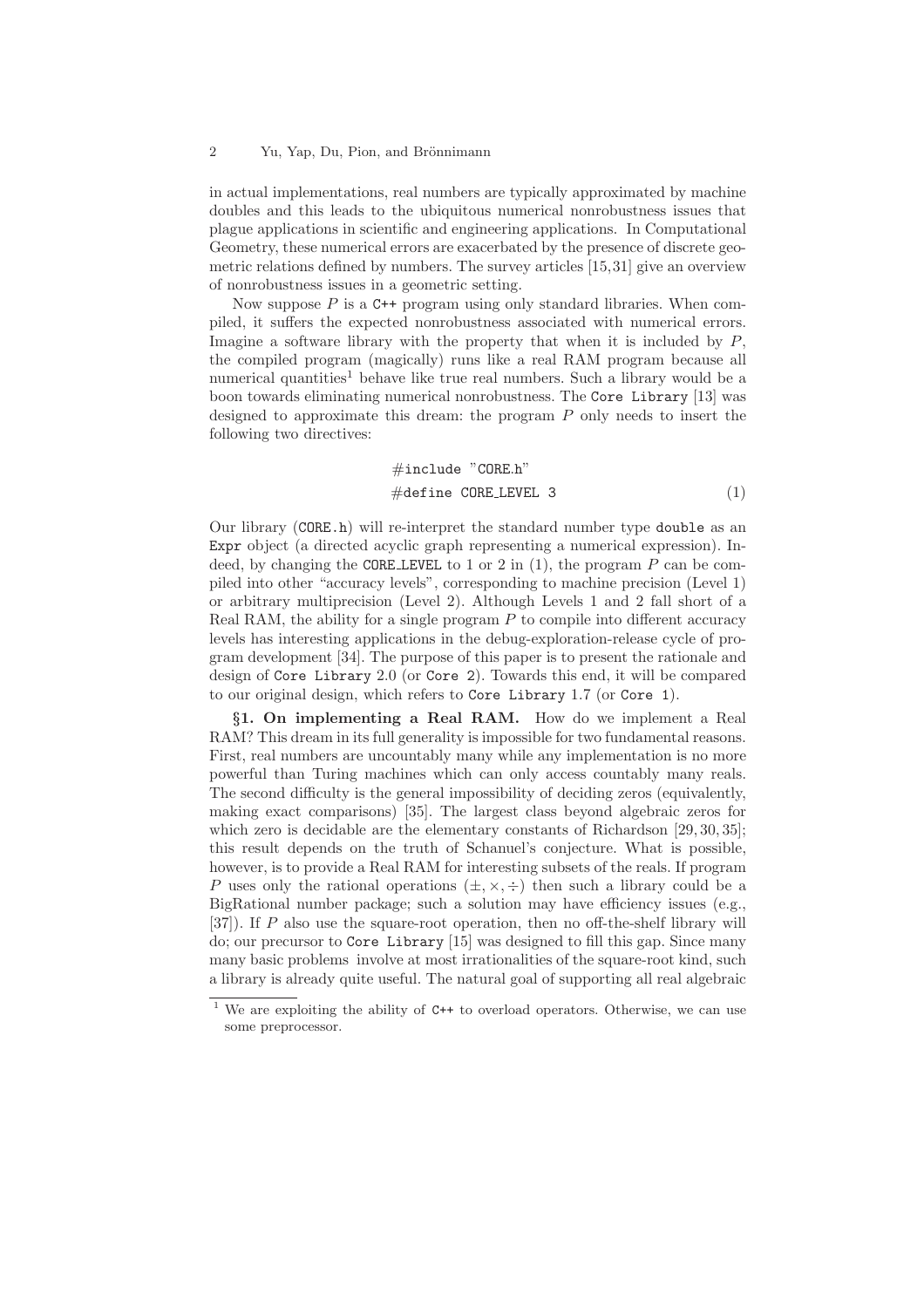numbers was first attained in Core Library 1.6 [34]. The other library that supports exact comparisons with algebraic numbers represented by floating-point approximations is LEDA [18,19]. Another major library that is premised on exact comparison is CGAL [10]. Although CGAL does not have its own engine for general exact algebraic computation, its generic programming design supports number kernels such as the Core Library. Thus Core Library is bundled with CGAL, and commercially distributed by Geometry Factory. In the last decade, such libraries have demonstrated that the exact comparison approach is a practical means for eliminating nonrobustness in many applications.

The computation of our algebraic program P could, in principle, be carried out by computer algebra systems (CAS). Why is there a need for something like Core Library? First of all, if we may use a retail business analogy, many CAS systems adopt the "department store" approach to providing services while Core Library takes the "boutique" approach: our main service is a number type Expr that allows the simulation of a Real RAM. Our system is aimed at geometric applications that have salient differences from typical CAS applications. CAS are often used for one-of-a-kind computation which might be very difficult. These computation seeks to elucidate the algebraic properties of numbers while geometric applications are interested in their analytic properties [35]. Inputs for geometric algorithms have some combinatorial size parameter  $n$  that can be moderately large. The algebraic aspects of its computation is normally encapsulated in a handful of algebraic predicates  $Q(\mathbf{x})$  (e.g., orientation predicate) or algebraic expressions  $E(\mathbf{x})$  (e.g., distance between two points) where  $\mathbf{x} = (x_1, \ldots, x_k)$  represents the input. Evaluating  $Q(\mathbf{x})$  or  $E(\mathbf{x})$  is easy from the CAS viewpoint, but we must repeat this evaluation many times (as a function that grows with *n*). See [35,36] for other differences.

§2. Exact Numerical Computation. There are four ingredients in our real RAM implementation:

(a) certified approximation of basic real functions (e.g., [3]),

(b) the theory of constructive zero bounds [5,20],

(d) filter mechanism [4].

The first two ingredients are essential for any Real RAM implementation; the last two ingredients are key to making the system efficient and practical. The certified approximations in (a) are ultimately dependent on interval techniques [24]. The constructive zero bound in (b) is a systematic way to compute a bound  $B(E)$  for a numerical expression E such that if E is defined and non-zero, then  $|E| > B(E)$ . Using this, we are able to do exact comparisons. We can view (c) as a pro-active kind of lazy evaluation – this is expanded below in Section 3.3. Finally, a simplified view of "filters" in (d) is to regard them as certified machine arithmetic. Using them we can cheaply perform exact comparisons in the majority of input instances, despite the fact that exact comparisons are very difficult in the worst case. This form of computation  $is^2$  characterized as

<sup>(</sup>c) a precision-driven evaluation mechanism [15], and

<sup>2</sup> Also known as Exact Geometric Computation (EGC) in the context of geometric applications.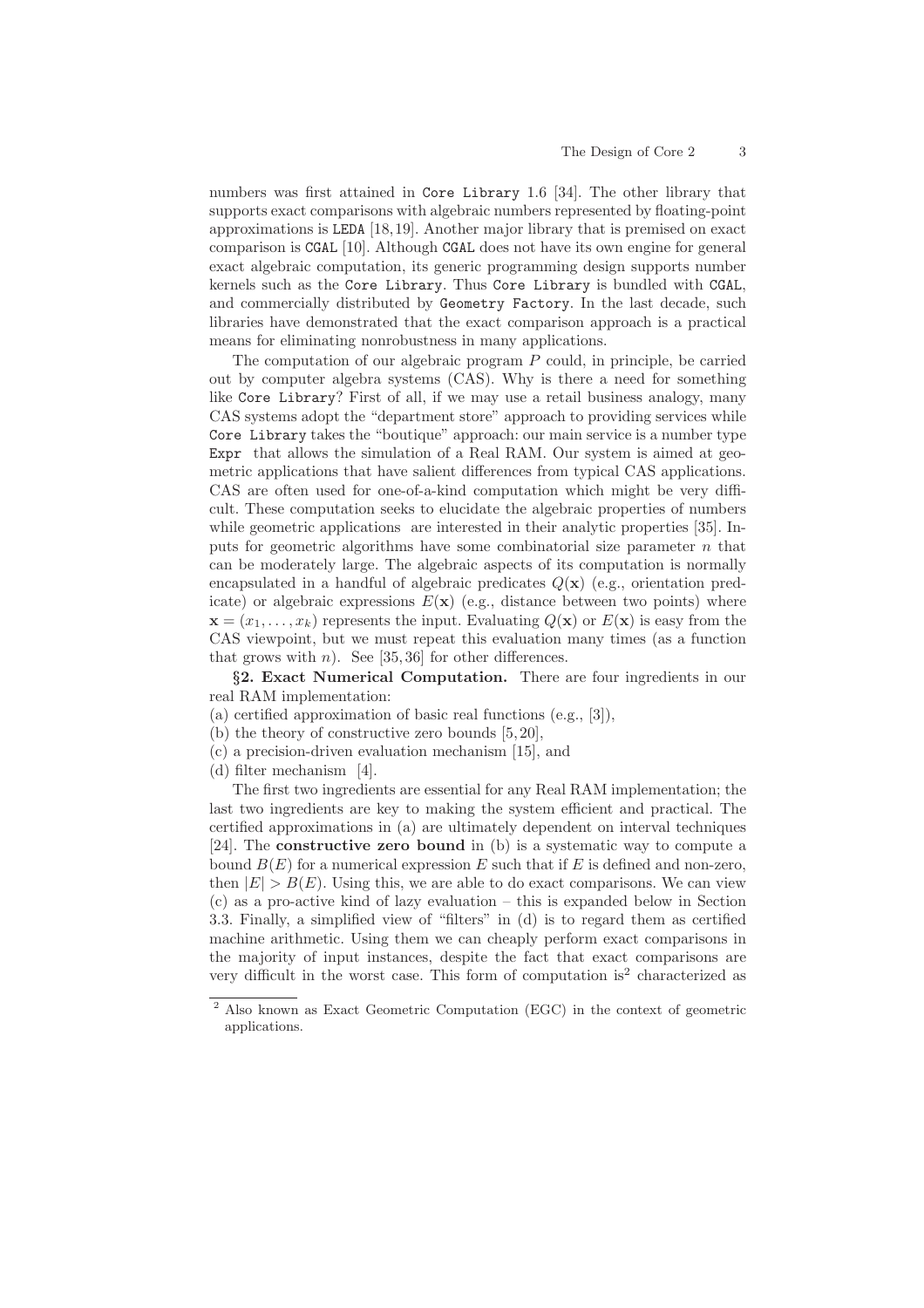Exact Numeric Computation (ENC) in [35,36]. Computer algebra textbooks (e.g., [6]) list several alternatives for computing with algebraic numbers; to this list, we may now add the ENC approach.

There are many other libraries (e.g., [22,23,33]) for arbitrary precision real computation but they do not support exact comparison. They lack the critical ingredient (b). As substitute for exact comparison, they use " $\epsilon$ -comparison" that compares numbers up to any desired  $\epsilon > 0$  accuracy. Brattka and Hertling [2] provides a theoretical study of Real RAM with  $\epsilon$ -comparisons. Note that numerical analysts also use this  $\epsilon$ -accuracy approach. In this paper, we will need to integrate an exact subsystem for algebraic numbers with a new  $\epsilon$ -accurate part for transcendental numbers.



**Fig. 1.** Isotopic Approximation of curve  $\sin_3(x^2) - \cos_3(y^2) = 0$  with Core 2.

As an illustration of ENC applications, Figure 1 shows the curve  $f(x, y) =$  $\sin_3(x^2) - \cos_3(y^2) = 0$  approximated by Core 2, using a recent algorithm [16]. Here  $\sin_n \cos_n$  means we use the first *n* terms of their Taylor expansions. Our computation in the left figure stops once the isotopy-type is determined; in the right figure, we continue to a user-specified Hausdorff distance. Until recently, most exact computation on algebraic curves and surfaces are based on strong algebraic techniques such as resultant computation (e.g., [1]). In ENC, our main techniques are evaluation and domain subdivision (such subdivision boxes are seen in Figure 1). Superficially, this resembles the traditional numerical approaches, but ENC can provide the topological guarantees [16,27] that is normally only associated with algebraic algorithms. ENC algorithms have many advantages: adaptive complexity, relatively easy to implement, and locality (i.e., we can restrict computational effort to a local region, as in Figure 1).

§3. Goals of this Paper. There are three main motivations. The first is the desire to increase the modularity, extensibility and maintainability of Core Library. These are standard concerns of software engineering, but we shall discuss their unique manifestations in an ENC software. The second is efficiency: the centerpiece of any ENC library is a complex "poly-algorithm" (i.e., a suite of complementary algorithms that work together to solve a problem) to evaluate a numerical expression [15]. The optimal design of this poly-algorithm is far from understood, as we will see much room for improvement. The third is the desire to introduce transcendental computation into the context of ENC. As there are no constructive zero bounds for general transcendental expressions,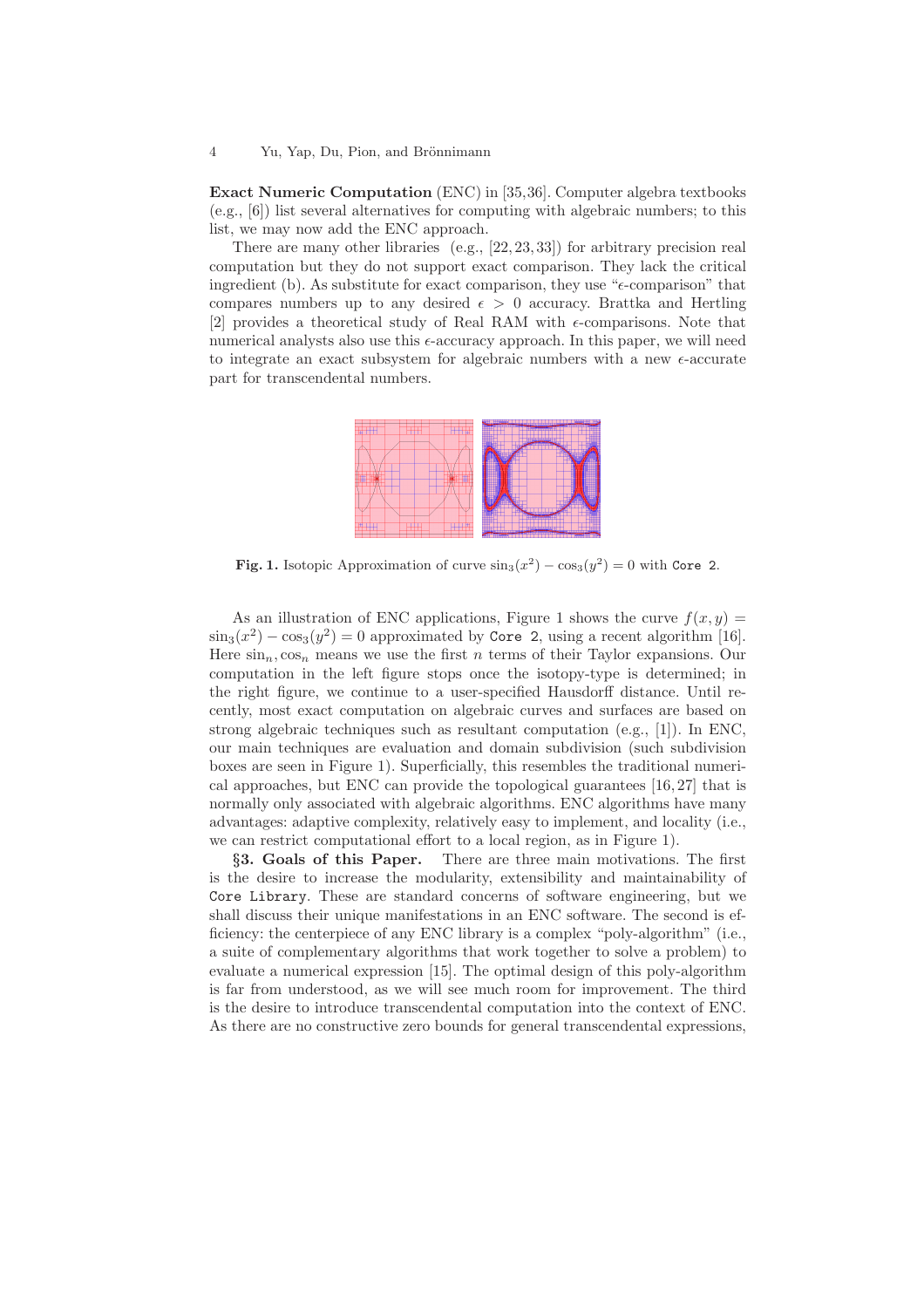we must intermix Level 2 with Level 3 accuracy  $(cf. (1))$ . Finally, our redesign is constrained to preserve the simple numerical accuracy API of Core Library as illustrated y (1), and to be backward compatible with Core 1.

§4. Overview. Section 2 reviews the original design of Core Library and discusses the issues. Sections 3 and 4 present (resp.) the new design of the main C++ classes for expressions and bigFloats. Section 5 describes new facilities to make Expr extensible. We conclude in Section 6. Many topics in this paper appear in greater detail in the Ph.D. thesis [8] of one of the authors. The source code for all experiments reported here are found in the subdirectory progs/core2paper, found in our open source (QPL license) Core 2 distribution [7]. Experiments are done on an Intel Core Duo 2.4 GHz CPU with 2 GB of memory. The OS is Cygwin Platform 1.5 and compiler is g++-3.4.4.

## 2 Review of Core Library, Version 1

The Core Library features an object-oriented design, implemented in C++. A basic goal of the Core Library is to make ENC techniques transparent and easily accessible to (non-specialist) programmers through a simple numerical accuracy API (illustrated by  $(1)$ ). User convenience is high priority because we view Core Library as a tool for experimentation and rapid prototyping.

There are three main subsystems in Core 1: the expression class (Expr), the real number class (Real) and the big float number class (BigFloat). These are number classes, built over standard big number classes (BigInt, BigRat) which are wrappers around corresponding types from GNU's multiprecision package GMP. The Expr class provides the critical functionalities of ENC. An instance of Expr is a directed acyclic graph (DAG) representing a numerical constant constructed from arbitrary real algebraic number constants. In the following, we raise some issues in the old design of the Expr and BigFloat classes.

- Some critical facilities in Expr should be modularized and made extensible. Specifically, the filter and root bound facilities have grown considerably over the course of development and are now hard to maintain, debug, or extend.
- The main evaluation algorithm (the "poly-algorithm" in the introduction) of Expr has three co-recursive subroutines. The old design does not separate their roles clearly, and this can lead to costly unnecessary computations.
- Core 1 supports only algebraic expressions. An overhaul of the entire design is needed to add support for non-algebraic expressions.
- Currently, users cannot easily add new operators to Expr. E.g., it is useful to add diamond operator [5], product, summation (see below), etc.

Next consider the BigFloat class. It is used by Expr to approximate real numbers, and is the workhorse for the library. It is implemented on top of BigInt from GMP. The old BigFloat is represented by a triple  $\langle m, err, e \rangle$  of integers, representing the interval  $[(m - err)B^e, (m + err)B^e]$  where  $B = 2^{14}$  is the base. We say the bigfloat is **normalized** when  $err < B$  and **exact** when  $err = 0$ . The following issues arise: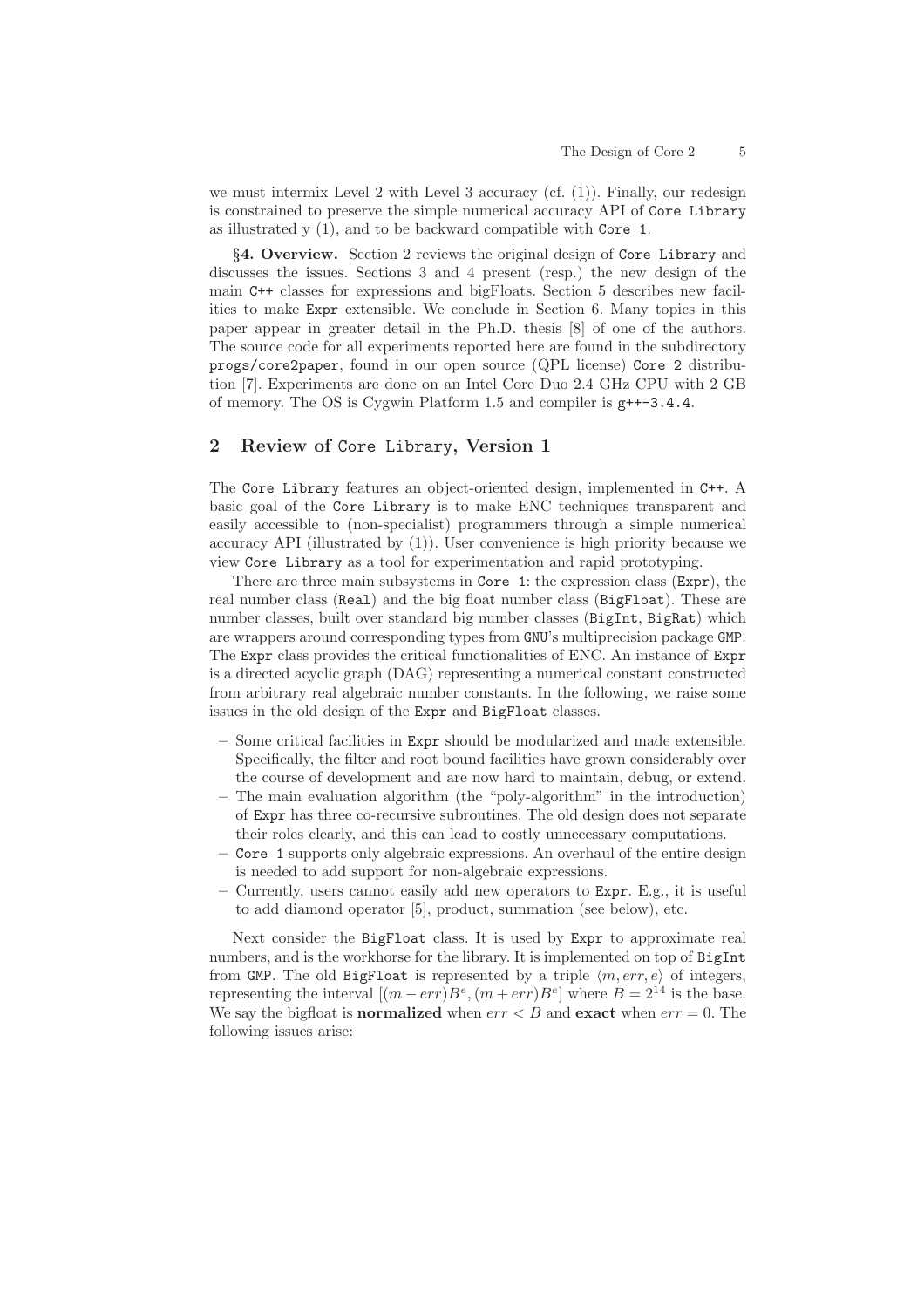- $-$  The above representation of BigFloat has performance penalty as we must do frequent error normalization. Some applications do not need to maintain error. E.g., in self-correcting Newton-type iterations, it is not only wasteful but may fail to converge unless we zero out the error by calling makeExact. Users can manually call makeExact but this process is error-prone.
- Our BigFloat assumes that for exact bigfloats, the ring operations  $(+, -, \times)$ are computed exactly. This is important for ENC but we see situations below where this is undesirable and the IEEE model of round-off is preferable.
- − The old BigFloat supports only  $\{+, -, *, /, \sqrt[2]{},\}$ . For Expr to support transcendental functions such as exp, sin, etc., we need their BigFloat analogues (recall ingredient (a) in ¶2). This implementation is a major effort, and the correct rounding for transcendental functions is quite non-trivial [21].

To bring out these performance penalties, we compare our old BigFloat implementation of sqrt against MPFR [11]: Core 1 was 25 times slower as seen in Figure 8. The MPFR package satisfies all three criteria above. A key feature of MPFR is its support of the IEEE rounding modes (the "R" in MPFR refers to rounding). Hence a critical decision of Core 2 was to capitalize on MPFR.

## 3 Redesign of the Expr Package

We first focus on expressions. The goal is to increase modularity and extensibility of expression nodes, and also to improve efficiency.

#### 3.1 Incorporation of Transcendental Nodes

What is involved in extending expressions to transcendental operators? In Core 1, we classify nodes in Expr into rational or irrational ones as such information is critical for root bound computation. We now classify them into integer, dyadic, rational, algebraic, and transcendental. A node is transcendental if any of its descendants has a transcendental operator (e.g., a leaf for  $\pi = 3.1415...$ , or a unary node such as  $\sin(\cdot)$ . This refined classification of nodes are exploited in root bounds. There is a natural total ordering on these types, and the type of a node is the maximum of the types in descendant nodes. As transcendental expressions do not have root bounds, we introduce a user-definable global value called escape bound to serve as their common root bound.

#### 3.2 New Template-based Design of ExprRep

The Expr class in Core 2 is templated, unlike in Core 1. It remains only a thin wrapper around a "rep class" called ExprRep, which is our focus here.

§5. ExprRep and ExprRepT. The filter and root bound facilities were embedded in the old ExprRep class. We now factor them out into two functional modules: Filter and Rootbd. The Real class (see Section 2), which was already an independent module, is now viewed as an instance of an abstract number module called Kernel. The role of Kernel is to provide approximate real values. We introduce the templated classes ExprT and ExprRepT, parametrized by these three modules:

<sup>6</sup> Yu, Yap, Du, Pion, and Brönnimann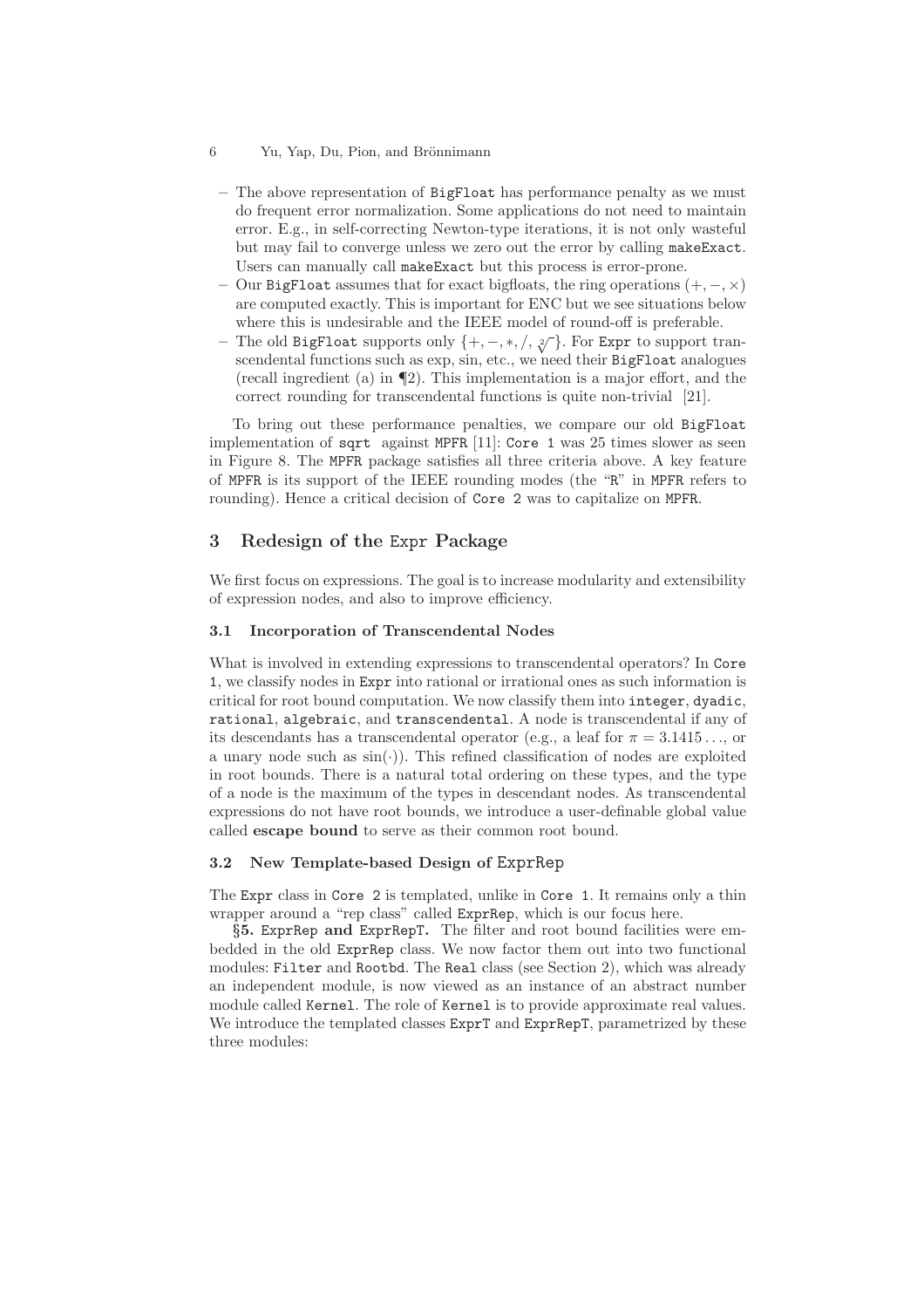```
template <typename Rootbd,
              typename Filter, typename Kernel>
       class ExprT;
    template <typename Rootbd,
               typename Filter, typename Kernel>
       class ExprRepT;
Now, Expr and ExprRep are just typedefs:
    typedef ExprT<BfmssRootBd<BigFloat2>,
              DummyFilter, BigFloat2> Expr;
    typedef ExprRepT<RootBd,
              Filter, Kernel> ExprRep;
```
The actual template arguments for Rootbd, Filter, and Kernel for Expr are passed to ExprRep, ExprT, and ExprRepT. The benefit of this new design is that now we can replace Filter, Rootbd or Kernel at the highest level without any changes in ExprRep, ExprT or ExprRepT. We see here that the default Expr class in Core 2 uses the k-ary BFMSS root bounds [5, 26] and the new BigFloat2 kernel (below). But users are free to plug in other modules. E.g., one could substitute a better filter and root bound for division-free expressions. This design of Expr follows the "delegation pattern" in Object-Oriented Programming [32]: the behavior of Expr is delegated to other objects (filters, etc).

§6. ExprRepT class hierarchy. The class ExprRepT defines abstract structures and operations which are overridden by its subclasses. This hierarchy of subclasses is shown in Figure 2.



Fig. 2. ExprRepT Class hierarchy

There are four directly derived classes, corresponding to the arities of the operator at the root of the expressions: constants, unary, binary, and anary operators. Each of them has further derived classes – for instance, the binary operator class is further derived into three subclasses corresponding to the four arithmetic operators (AddSubRepT, MulRepT, DivRepT). The introduction of anary operators is new. An anary operator is one without a fixed arity, such as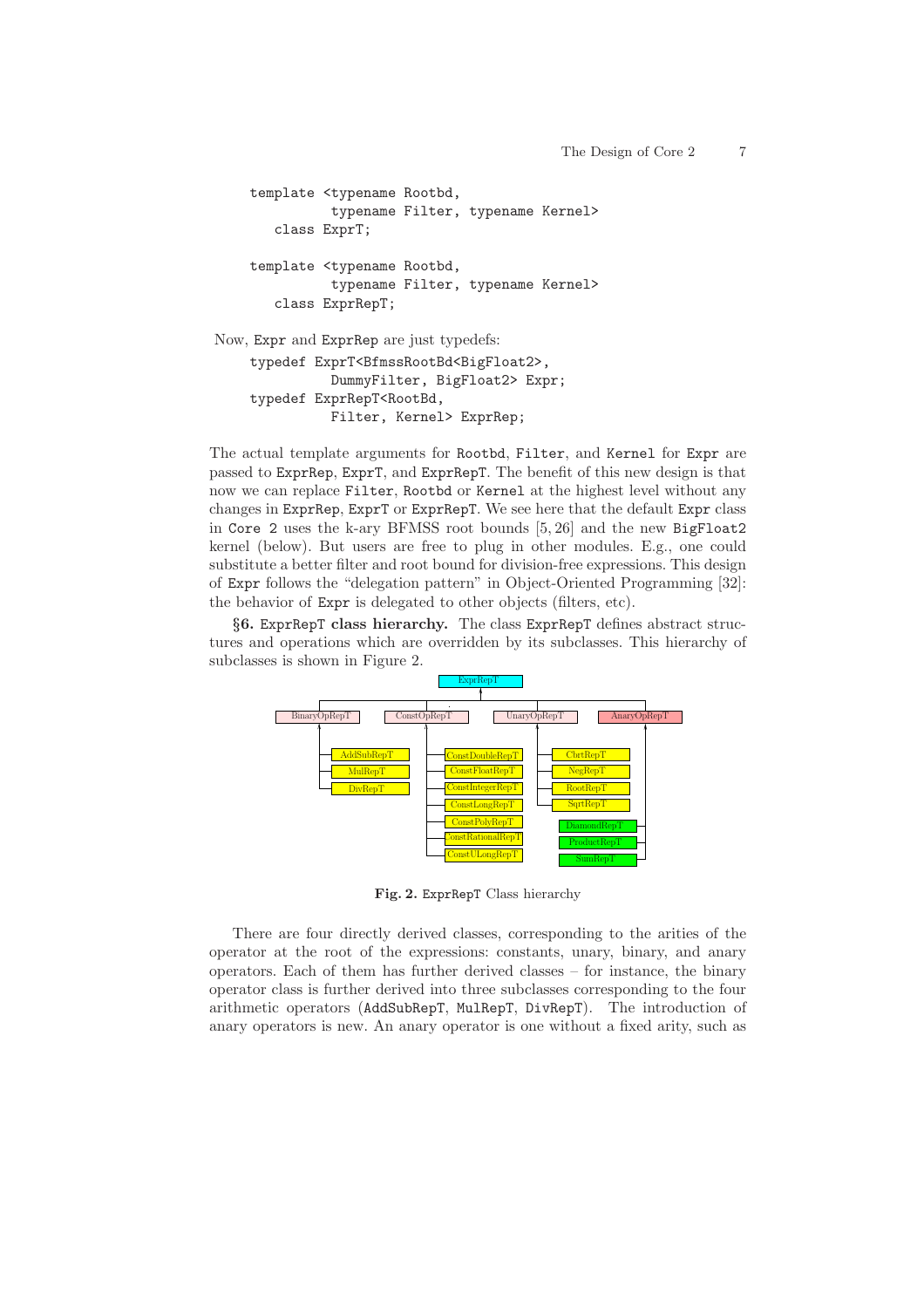summation  $\sum_{i=1}^{n} t_i$ . Another is the diamond operator  $\Diamond(a_0,\ldots,a_n,i)$  to extract the *i*th real root of a polynomial  $p(x) = \sum_{i=0}^{n} a_i x^i$  [5] where  $a_i$ 's are expressions.

§7. Memory layout of ExprRepT. Size of expression nodes can become an issue (see Section 5). Our design of ExprRepT optimizes the use of space (see Figure 3(a)). Each ExprRepT node has three fields  $_$ filter, rootbd and kernel. Here, filter is stored directly in the node, while rootbd and kernel are allocated on demand, and only pointers to them are stored in the node. This is because the filter computation will always be done, but root bound and high precision approximations (from kernel) may not be needed. No memory will be allocated when they are not needed. The memory layout of ExprRepT is shown in Figure 3(b). E.g., a binary ExprRepT node uses a total of 48 bytes on a 32-bit architecture. The field cache is added to cache important small but potentially expensive information such as sign, uMSB, lMSB. The field numType is used for node classification.



Fig. 3. (a) Comparing ExprRep and ExprRepT. (b) Layout in 32-bit architecture.

§8. Some Timings. We provide two performance indicators after the above redesign. In Figure  $4(a)$ , we measure the time to decide the sign of determinants, with and without  $(w/o)$  the filter facility, in Core 1 and Core 2. The format  $\forall N \times d \times b'$  in the first column indicates the number N of matrices, the dimension d of each matrix and the bit length  $b$  of each matrix entry (entries are rationals). Interestingly, for small determinants, the filtered version of Core 1 is almost twice as fast. All times are in microseconds.

|                           | MATRIX Core 1.7 Time Core 2.0 Time   |                                         | Speedup                 |                                      |       |       |     |
|---------------------------|--------------------------------------|-----------------------------------------|-------------------------|--------------------------------------|-------|-------|-----|
|                           |                                      | with $(w/o)$ filter with $(w/o)$ filter |                         | bit length $L$ Core 1 Core 2 Speedup |       |       |     |
| 1000x3x10 9(621)          |                                      | 19 (232)                                | 0.5(2.7)                | 1000                                 | 0.82  | 0.59  | 1.4 |
| 1000x4x10 26(1666)        |                                      | 43 (530)                                | 0.6(3.1)                | 2000                                 | 6.94  | 1.67  | 4.2 |
| $ 500x5x10 $ 449 (1728)   |                                      | $ 204 \ (488)$                          | 2.2(3.5)                | 8000                                 | 91.9  | 11.63 | 7.9 |
|                           | 500x6x10  1889 (3493)<br> 4443(6597) | 597 (894)                               | $ 3.2 \; (3.9) \rangle$ | 10000                                | 91.91 | 30.75 | 3.0 |
| $1500 \times 7 \times 10$ |                                      | 1426(1580)                              | 3.1(4.2)                |                                      | (b)   |       |     |
|                           |                                      |                                         |                         |                                      |       |       |     |
| 500x8x10                  | 8100(11367) <br>a)                   | 2658 (2820)                             | 3.0(4.0)                |                                      |       |       |     |

Fig. 4. (a) Timing filter facility (b) Timing root Bound facility

In Figure 4(b), we test the new root bound facility by performing the comparison  $\overline{\sqrt{x}} + \overline{\sqrt{y}}$ :  $\sqrt{x+y+2\sqrt{xy}}$  where  $x, y$  are b-bit rational numbers. As this expression is identically zero, filters do not help and root bounds will always be reached.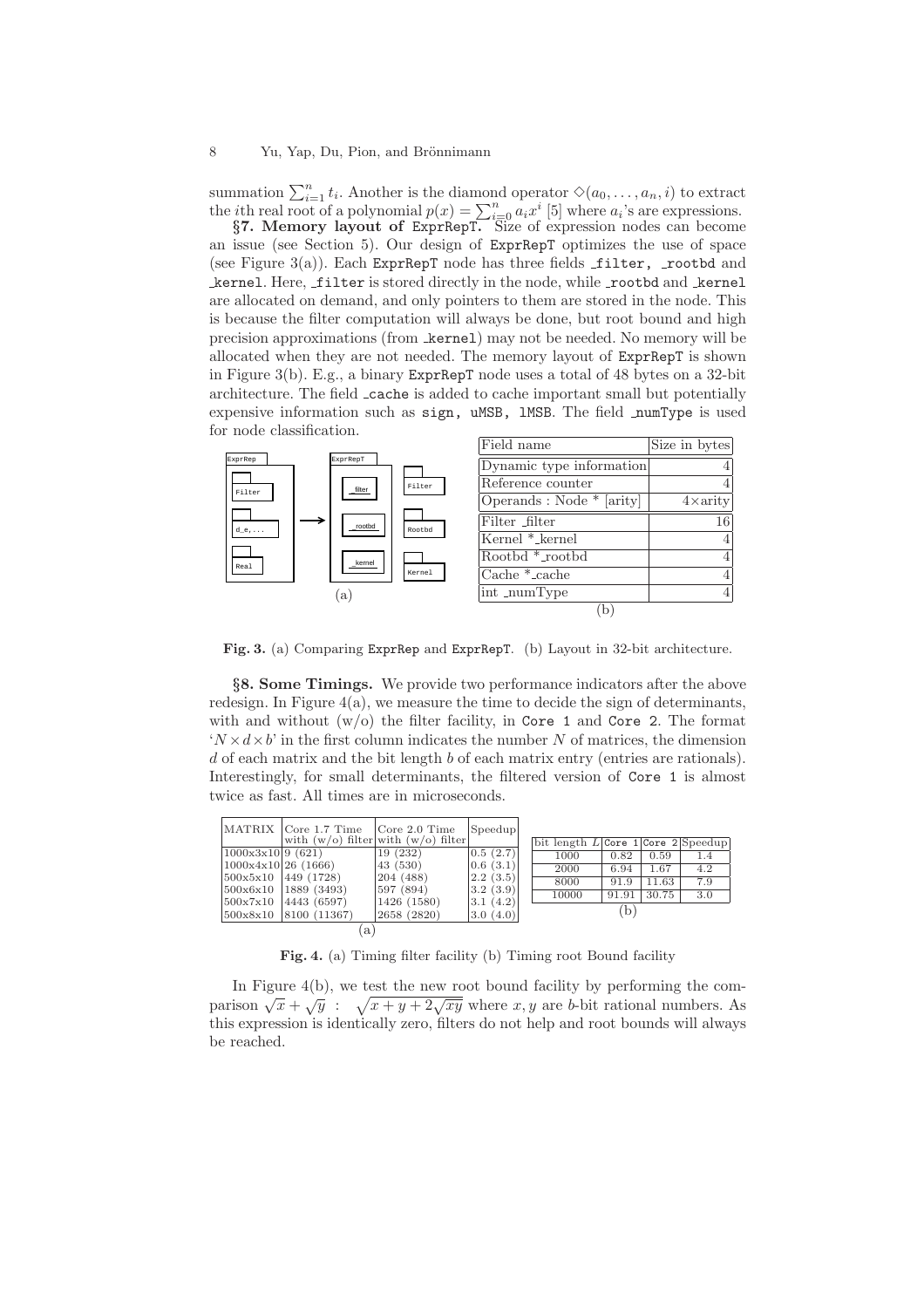#### 3.3 Improved Evaluation Algorithm

Since the evaluation algorithm is the centerpiece of an ENC library, it is crucial to tune its performance.

§9. Algorithms for sign(), uMSB() and 1MSB(). Core 1 has two main evaluation subroutines, computeApprox() and computeExactSign() (see [15]). The former computes an approximation of the current node to some given (composite) precision bound. The latter computes the sign, upper and lower bounds on the magnitude of the current node. These three values are maintained in Expr as sign(), uMSB() and lMSB(). In Core 1, computeExactSign() computes them simultaneously using the rules in Table 5.

| E                | Case                                                        | $E.\mathfrak{sgn}()$    | $E^+$                                                 | $E^-$                       |
|------------------|-------------------------------------------------------------|-------------------------|-------------------------------------------------------|-----------------------------|
| Constant $x$     |                                                             | sign(x)                 | $log_2 x$                                             | $\log_2 x$                  |
|                  | if $E_1$ .sqn() = 0                                         | $\pm E_2 \, sgn()$      | $E_{\circ}^{+}$                                       | $E_2^-$                     |
|                  | if $E_2 \, sgn() = 0$                                       | $E_1 \, sgn()$          |                                                       |                             |
| $E_1 \pm E_2$    | if $E_1 \, sgn() = \pm E_2 \, sgn()$                        | $E_1 \, sgn()$          | $\max\{E_1^+, E_2^+\} + 1 \big  \max\{E_1^-, E_2^-\}$ |                             |
|                  | if $E_1 \, sgn() \neq \pm E_2 \, sgn()$ and $E_1^- > E_2^+$ | $E_1 \, sgn()$          | $\max\{E_1^+, E_2^+\}\$                               | $E_1^-$ - 1                 |
|                  | if $E_1 \, sgn() \neq \pm E_2 \, sgn()$ and $E_1^+ < E_2^-$ | $\pm E_2 \, sgn()$      | $\max\{E_1^+, E_2^+\}$                                | $E_2^-$ - 1                 |
|                  | otherwise                                                   | unknown                 | $\max\{E_1^+, E_2^+\}$                                | unknown                     |
| $E_1 \times E_2$ |                                                             | $E_1.sgn() * E_2.sgn()$ | $E_1^+$<br>$+ E_2^+$                                  | $+E_{2}^{-}$<br>$E_{\perp}$ |
| $E_1 \div E_2$   |                                                             | $E_1.sgn() * E_2.sgn()$ | $E^+$<br>$-E_{\rm o}$                                 | $-E_{\rm o}^+$              |
| $\sqrt[k]{E_1}$  |                                                             | $E_1 \, sgn()$          | $E_1^+/k$                                             | $E_1^-/k$                   |

Fig. 5. Recursive rules for computing sign, uMSB, lMSB.

There are two "unknown" entries in Table 5. In these cases, computeApprox() will loop until the sign is determined, or up to the root bound. To compute such information, we recursively compute sign and other information over the children of this node, whether needed or not. This can be unnecessarily expensive. In Core 2, we split the 2 routines into five co-recursive routines in ExprRepT: get sign(), get uMSB(), get lMSB(), refine() and get rootBd(). Depending on the operator at a node, these co-routines can better decide which information from a child is really necessary. The structure of these algorithms are quite similar, so we use  $get\_sign()$  as an example:

|    | SIGN EVALUATION ALGORITHM, get_sign():                |  |  |  |  |
|----|-------------------------------------------------------|--|--|--|--|
| 1. | Ask the filter if it knows the sign;                  |  |  |  |  |
| 2. | Else if the cache exists, ask if sign is cached;      |  |  |  |  |
|    | Note: the cache may contain non-sign information      |  |  |  |  |
| 3. | Else if the approximation (_kernel) exists, ask if it |  |  |  |  |
|    | can give the sign;                                    |  |  |  |  |
| 4. | Else if the virtual function compute_sign() returns   |  |  |  |  |
|    | true, return sgn() (sign is now in the cache);        |  |  |  |  |
| 5. | Else call refine() (presented next) to get the sign.  |  |  |  |  |
|    |                                                       |  |  |  |  |

Thus it is seen that, for efficiency, we use five levels of computation to determine sign: filter, cache, kernel, recursive rules (called compute sign()), and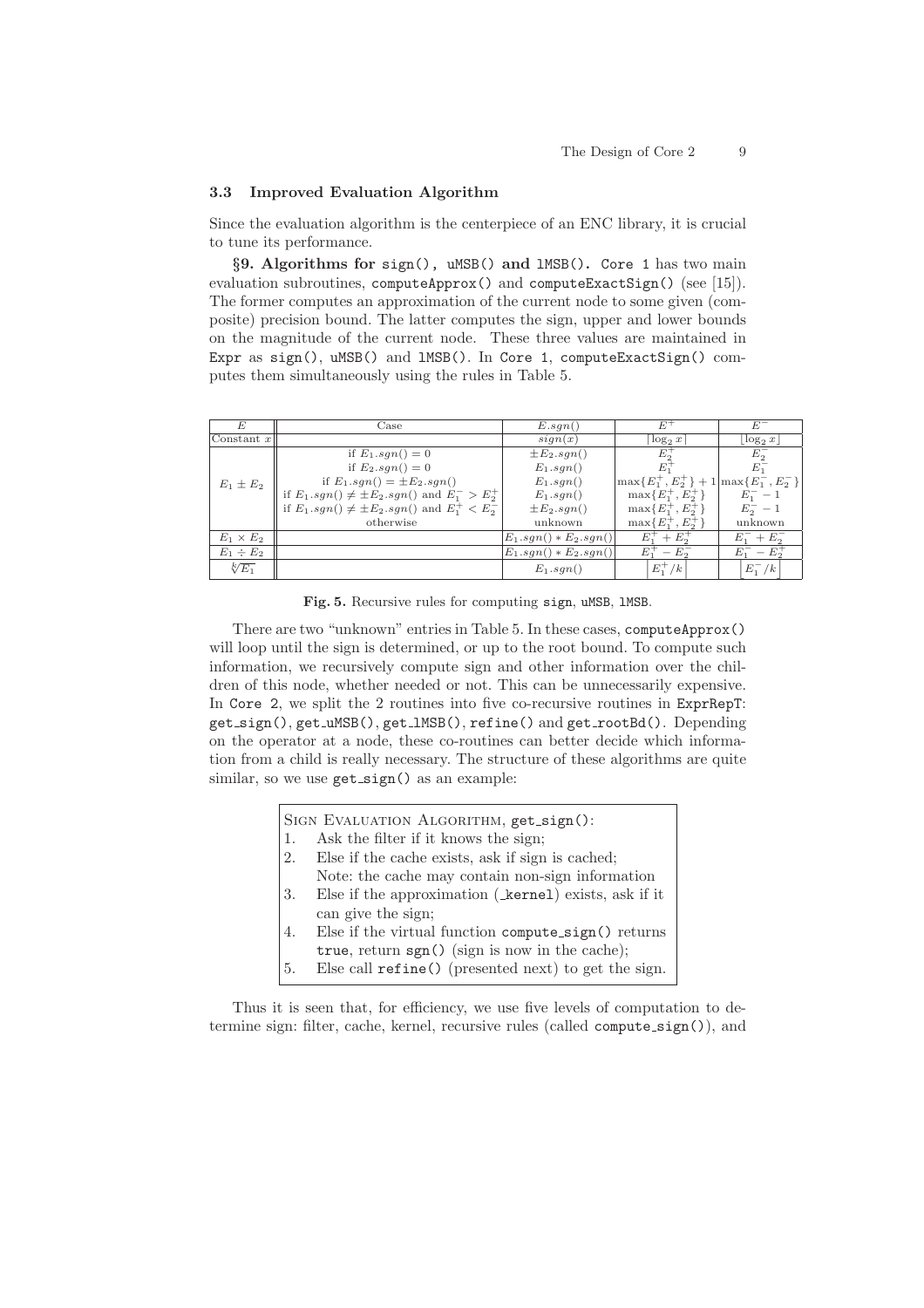refine(). Note that we do not put the cache at the first level. We do not even cache the sign, uMSB and lMSB information when the filter succeeds because a Cache structure is large and we try to avoid costly memory allocation.

The object oriented paradigm used by the above design is called the "template method pattern" [12, p. 325]: define the skeleton of an algorithm in terms of abstract operations which is to be overridden by subclasses to provide concrete behavior. In the derived classes of ExprRepT, it is sufficient to just override the virtual function compute sign() when appropriate. For example, MulRepT may override the default compute sign() function as follows:

| 1   virtual bool compute_sign() {                                        |  |
|--------------------------------------------------------------------------|--|
| 2   $sign() = first -\text{set\_sign() } * second - \text{set\_sign()};$ |  |
| $3 \vert$ return true; }                                                 |  |

§10. Algorithm for refine(). As seen in the get\_sign() algorithm, if the first four levels of computation fail, the ultimate fall-back for obtaining sign (and also for lower bounding magnitude) is the refine() algorithm. We outline this key algorithm to obtain sign via refinement:

1. If the node is transcendental, get the global escape bound. Otherwise, compute the constructive root bound.

2. Take the minimum of the bound from step 1 and the global cutoff bound.

3. Compute an initial precision. If an approximation exists, use its precision as the initial precision. Otherwise use 52 bits instead which is the relative precision that a floating-point filter can provide.

4. Initialize the current precision to the initial precision. Then enter a for-loop that doubles the current precision each time, until the current precision exceeds twice the bound computed in step 2.

5. In each iteration, call a approx() (see below) to approximate the current node to an absolute error less than the current precision. If this approximation suffices to give a sign, return the sign immediately (skip the next step).

6. Upon loop termination, set the current node to be zero.

7. Check if the termination was caused by reaching the escape bound or cutoff bound. If so, append **zero assertion** to a diagnostic file in the current directory. This assertion says that "the current node is zero".

§11. Conditional Correctness. The cutoff bound in the above refine() algorithm is a global variable that is set to CORE INFTY by default. While escape bound affects only transcendental nodes, the cutoff bound sets an upper bound on the precision in refine() for all nodes. Thus it may override computed zero bounds and escape bounds. During program development, users may find it useful to set a small cutoff bound using set\_cut\_off\_bound(). Thus, our computation is correct, conditioned on the truth of all the zero assertions in the diagnostic file.

§12. Computing Degree Bounds. In the refine() algorithm above, the first step is to compute a constructive root bound. Most constructive root bounds need an upper bound on the degree of an algebraic expression [15]. For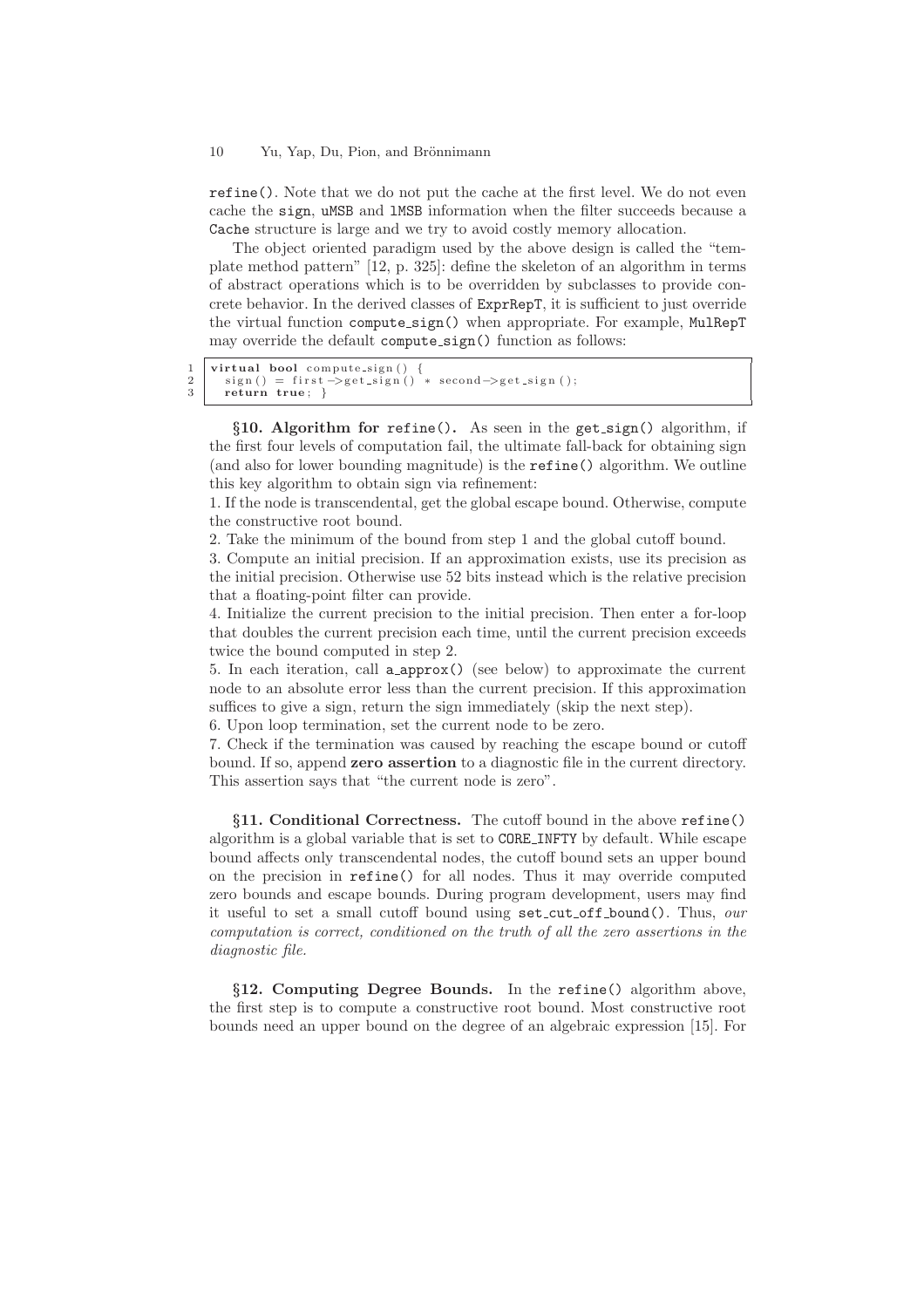radical expressions, a simple upper bound is obtained as the product of all the degrees of the radical nodes (a radical node  $\sqrt[k]{E}$  has degree k). A simple recursive rule can obtain the degree bound of  $E$  from the degree bounds of its children (e.g., [14, Table 2.1]). But this bound may not be tight when the children share nodes. The only sure method is to traverse the entire DAG to compute this bound. To support this traversal, in Core 1 we store an extra flag visited with each ExprRep. Two recursive traversals of the DAG are needed to set and to clear these flags, while computing the degree bound. To improve efficiency, we now use the std::map data structure in STL to compute the degree bound: we first create a map  $M$  and initialize the degree bound  $D$  to 1. We now traverse the DAG, and for each radical node  $u$ , if its address does not appear in  $M$ , we multiply its degree to the cumulative degree bound  $D$  and save its address in  $M$ . At the end we just discard the map  $M$ . This approach requires only one traversal of the DAG.

#### 3.4 Improved Propagation of Precision

An essential feature of precision-driven evaluation is the need to propagate precision bounds [15]. Precision propagation can be illustrated as follows: if we want to evaluate an expression  $z = x + y$  to p-bits of absolute precision, then we might first evaluate x and y to  $(p+1)$ -bits of absolute precision. Thus, we "propagate" the precision p at z to precision  $p + 1$  at the children of z. This propagation is correct provided x and y have the same sign (otherwise,  $p + 1$  bits might not suffice because of cancellation). In general, we must propagate precision from the root to the leaves of an expression. In Core 1, we use a pair  $[a, r]$  of real numbers that we call "composite precision" bounds. If  $x, \tilde{x} \in \mathbb{R}$ , then we say  $\widetilde{x}$  is an [a,r]-**approximation** of x (written, " $\widetilde{x} \approx x[a, r]^n$ ) if  $|\widetilde{x} - x| \leq 2^{-a}$  or  $|\tilde{x} - x| \le |x| 2^{-r}$ . If we set  $a = \infty$  (resp.,  $r = \infty$ ), then  $\tilde{x}$  becomes a standard relative r-bit (resp., an absolute a-bit) approximation of x. It is known that a relative 1-bit approximation would determine the sign of  $x$ ; so relative approximation is generally infeasible without zero bounds. The propagation of composite bounds is tricky, and various small constants crop in the code, making the logic hard to understand and maintain (see [25]). Our redesign offers a simpler and more intuitive solution in which we propagate either absolute or relative precision, not their combination.

§13. Algorithms for r approx() and a approx(). Core 1 has one subroutine computeApprox() to compute approximations; we split it into two subroutines  $a$ -approx() and  $r$ -approx(), for absolute and relative approximations (respectively). Above, we saw that refine calls a approx(). There are two improvements over Core 1: first, propagating either absolute or relative precision is simpler and can avoid unnecessary precision conversions. Second, the new algorithms do not always compute the sign (which can be very expensive) before approximation.

§14. Overcoming inefficiencies of Computational Rings. Another issue relates to the role computational rings in ENC (see §16 in [35]). This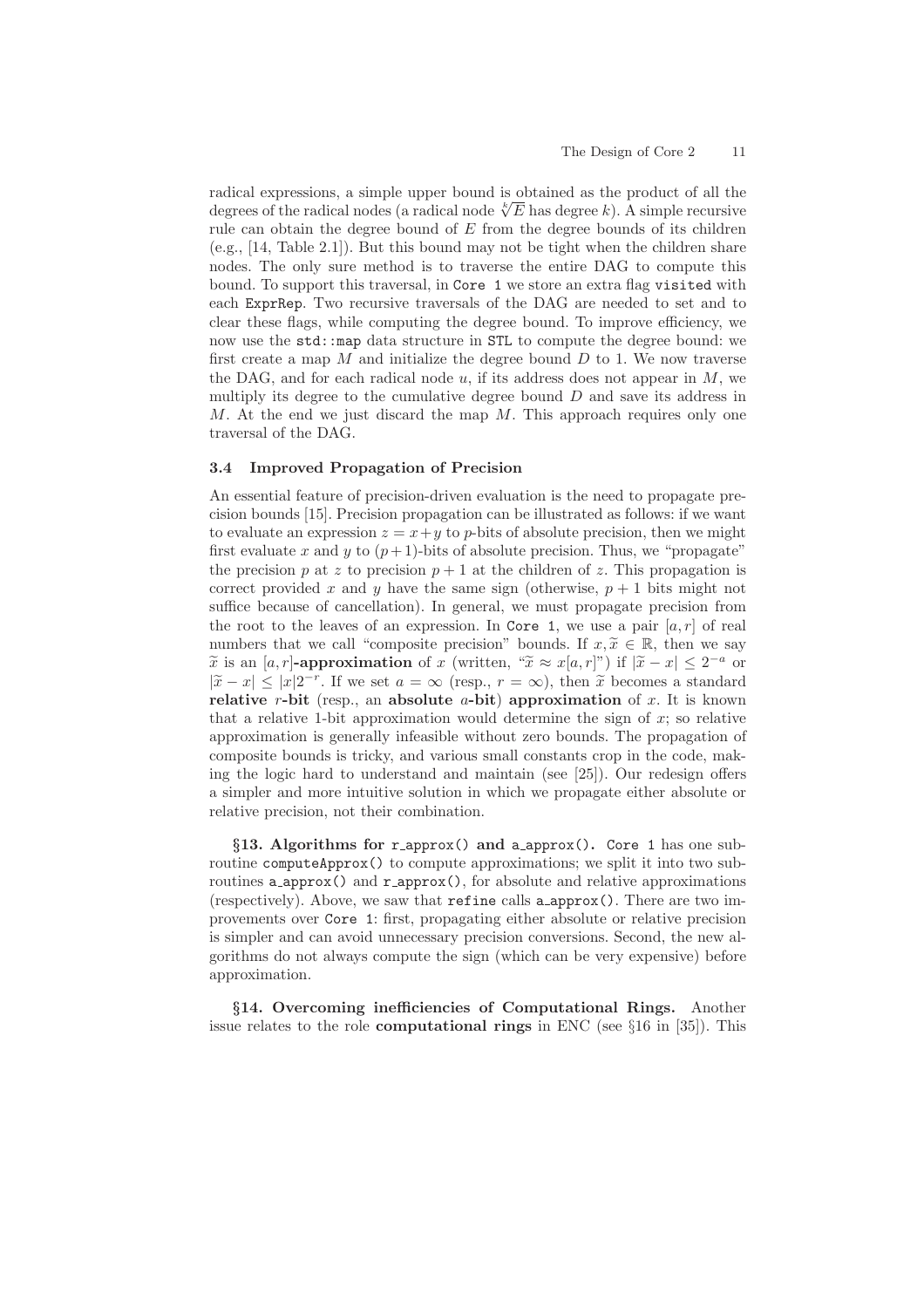is a countable set  $\mathbb{F} \subseteq \mathbb{R}$  that can effectively substitute for the uncountable set of real numbers. To achieve exact computation, F needs a minimal amount of algebraic structures [35]. We axiomatize  $\mathbb F$  to be a subring of  $\mathbb R$  that is dense in  $\mathbb{R}$ , with  $\mathbb{Z}$  as a subring. Furthermore, the ring operations together with division by 2, and comparisons are effective over F. BigFloats with exact ring operations is a model of F, but IEEE bigFloats is not. For computations that do not need exactness, the use of such rings may incur performance penalty. To demonstrate this, suppose we want to compute  $\sqrt{2} \cdot \sqrt{3}$  to relative p-bits of precision. We describe two methods for this. In Method 1, we approximate  $\sqrt{2}$  and  $\sqrt{3}$  to relative  $(p + 2)$ -bits, then perform the exact multiplication of these values. In Method 2, we proceed as in Method 1 except that the final multiplication is performed to relative  $(p + 1)$ -bits. The timings (in microseconds) are shown in Figure 6. We use loops to repeat the experiment since the time for single runs is short. It is seen that Method 2 can be much more efficient; this lesson is incorporated into our refinement algorithm.

| Precision | Loops   | Method 1 Method 2 Speedup |     |       |
|-----------|---------|---------------------------|-----|-------|
| 10        | 1000000 | 345                       | 191 | 45%   |
| 100       | 100000  | 60                        | 46  | 23%   |
| 1000      | 10000   | 72                        | 71  | $1\%$ |
| 10000     | 1000    | 267                       | 219 | 18%   |
| 100000    | 100     | 859                       | 760 | 12%   |

**Fig. 6.** Timing for computing  $\sqrt{2} \cdot \sqrt{3}$  w/ and w/o exact multiplication.

#### 4 Redesign of the BigFloat system

The BigFloat system is the "engine" for Expr, and Core 1 implements our own BigFloat. In Section 2, we discussed several good reasons to leverage our system on MPFR, an efficient library under active development for bigFloat numbers with directed rounding. Our original BigFloat plays two roles: to implement a computational ring [35] (see section section 3.4), and to provide arbitrary precision interval arithmetic [24]. Computational ring properties are needed in exact geometry: e.g., to compute implicit curve intersections reliably, we can evaluate polynomials with exact BigFloat coefficients, at exact BigFloat values, using exact ring operations. Interval arithmetic is necessary to provide certified approximations. For efficiency, Core 2 splits the original BigFloat class into two new classes: (1) A computational ring class, still called BigFloat. (2) An interval arithmetic class called BigFloat2, with each interval represented by two MPFR bigFloats. This explains<sup>3</sup> the "2" in its name.

#### 4.1 The BigFloat Class as Base Real Ring

The new class BigFloat is based on the type mpfr\_t provided by MPFR. MPFR follows the IEEE standard for (arbitrary precision) arithmetic. The results of

<sup>3</sup> Happily, it also coincides with the "2" in the new version number of Core Library.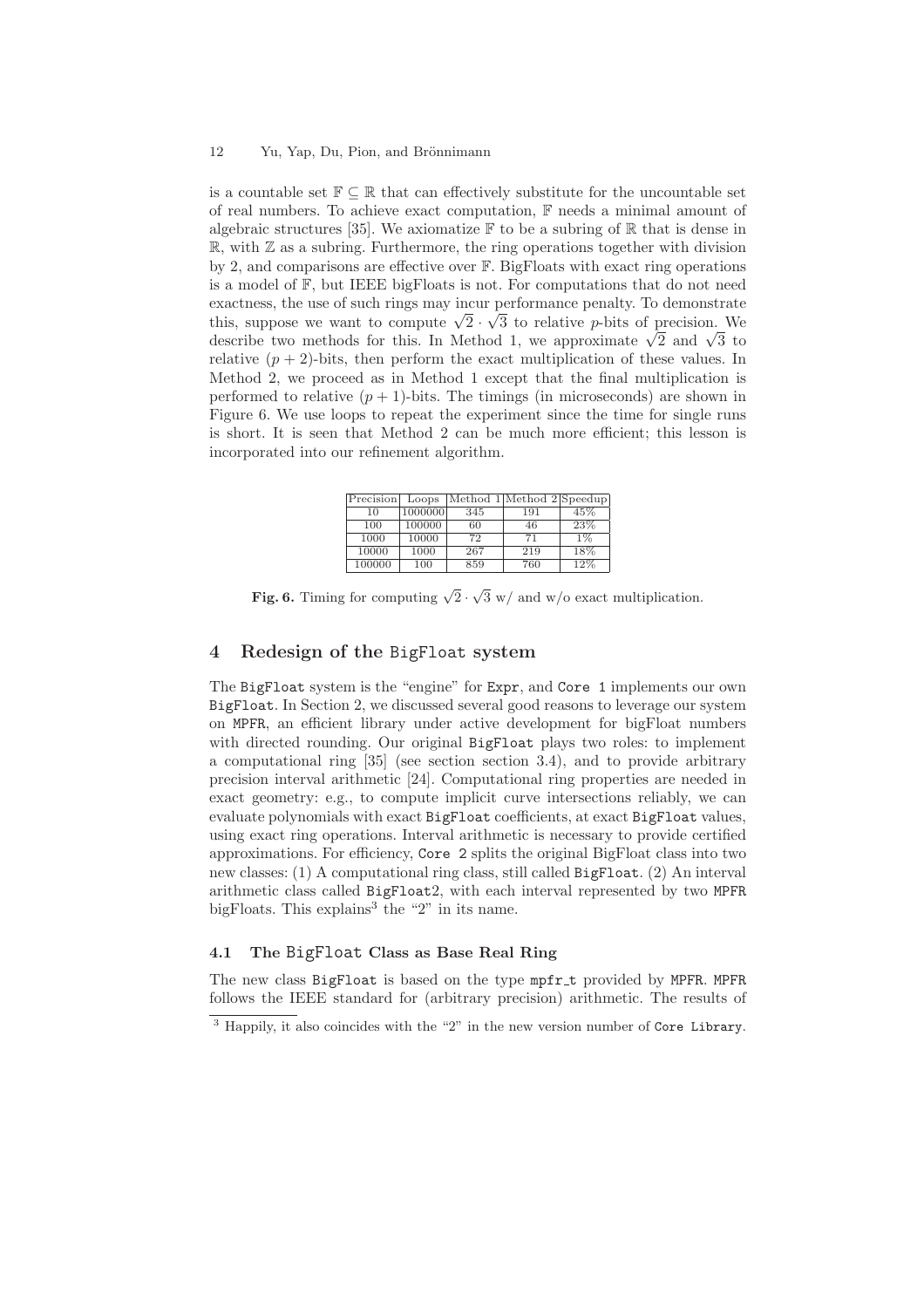arithmetic operations are rounded according to user-specified output precision and rounding mode. If the result can be exactly represented, then MPFR always outputs this result. E.g., a call of mpfr\_mul(c, a, b, GMP\_RNDN) will compute the product of  $a$  and  $b$ , rounding to nearest  $Big$   $Big$   $Big$   $E$   $Big$   $Big$   $Big$ , and put the result into  $c$ . The user must explicitly set the precision (number of bits in the mantissa) of  $c$ before calling  $mpr_mul()$ . To implement the computational ring BigFloat, we just need to automatically estimate this precision. E.g., we can use the following:

**Lemma 1.** Let  $f_i = (-1)^{s_i} \cdot m_i \cdot 2^{e_i}$  (for  $i = 1, 2$ ) be two bigFloats in MPFR, where  $1/2 \le m_i < 1$  and the precision of  $m_i$  is  $p_i$ . To guarantee that all bits in the mantissa of the sum  $f = f_1 \pm f_2$  is correct, it suffices to set the precision of f to

$$
\begin{cases} 1 + \max\{p_1 + \delta, p_2\} & \text{if } \delta \ge 0\\ 1 + \max\{p_1, p_2 - \delta\} & \text{if } \delta < 0 \end{cases}
$$

where  $\delta = (e_1 - p_1) - (e_2 - p_2)$ . Similarly, for multiplication, it suffices to set the precision of f to be  $p_1 + p_2$  in computing  $f = f_1 \cdot f_2$ .

See [8] for a proof. While this lemma is convenient to use, it may over-estimate the needed precision. In binary notation, think of the true precision of  $c$  as the minimum number of bits to store the mantissa of c. Trailing zeros in the mantissa contributes to over-estimation. To avoid this, we provide a function named mpfr remove trailing zeros() whose role is to remove the trailing zeros. In an efficiency tradeoff, it only removes zeros by chunks (chunks are determined by MPFR's representation). To understand the effect of overestimation, we conduct an experiment in which we compute the factorial  $F = \prod_{i=1}^{n} i$  using two methods: In Method 1, we initialize  $F = 1$  and build up the product in a for-loop with  $i = 2, 3, \ldots, n$ . In the *i*-th loop, we increase the precision of F using Lemma 1, then call MPFR to multiply F and i, storing the result back into F. In Method 2, we do the same for-loop except that we call mpfr\_remove\_trailing\_zeros() on  $F$  after each multiplication in the loop. Instead of  $F$ , we can repeat the experiment with the arithmetic sum  $S = \sum_{i=1}^{n} i$ . The speedup for the second method over the first method is shown in Figure 7 (time in microseconds, precision in bits).

|                      | $F = \prod_{i=1}^n i$     |                      | $S=\sum_{i=1}^n i$   |                      |  |
|----------------------|---------------------------|----------------------|----------------------|----------------------|--|
| $\boldsymbol{n}$     | trailing zeros            | no zeros             | trailing zeros       | no zeros             |  |
|                      | $(\text{prec/msec})$      | $(\text{prec/msec})$ | $(\text{prec/msec})$ | $(\text{prec/msec})$ |  |
| $\cdot 10^{2}$       | 575/0                     | 436/0                | 102/0                | 31/0                 |  |
| $\lceil 10^3 \rceil$ | 8979/0                    | 7539/0               | 1002/0               | 31/0                 |  |
| $ 10^4 $             | 123619/62                 | 108471/47            | 10002/15             | 31/16                |  |
| 10 <sup>5</sup>      | 1568931/9219 1416270/8891 |                      | 100002/437           | 31/110               |  |
| 10 <sup>6</sup>      | timeout                   | timeout              | 1000002/57313        | 63/1078              |  |

Fig. 7. Timing for computing F and S  $\le \theta$  and  $\le \theta$  removing trailing zeros.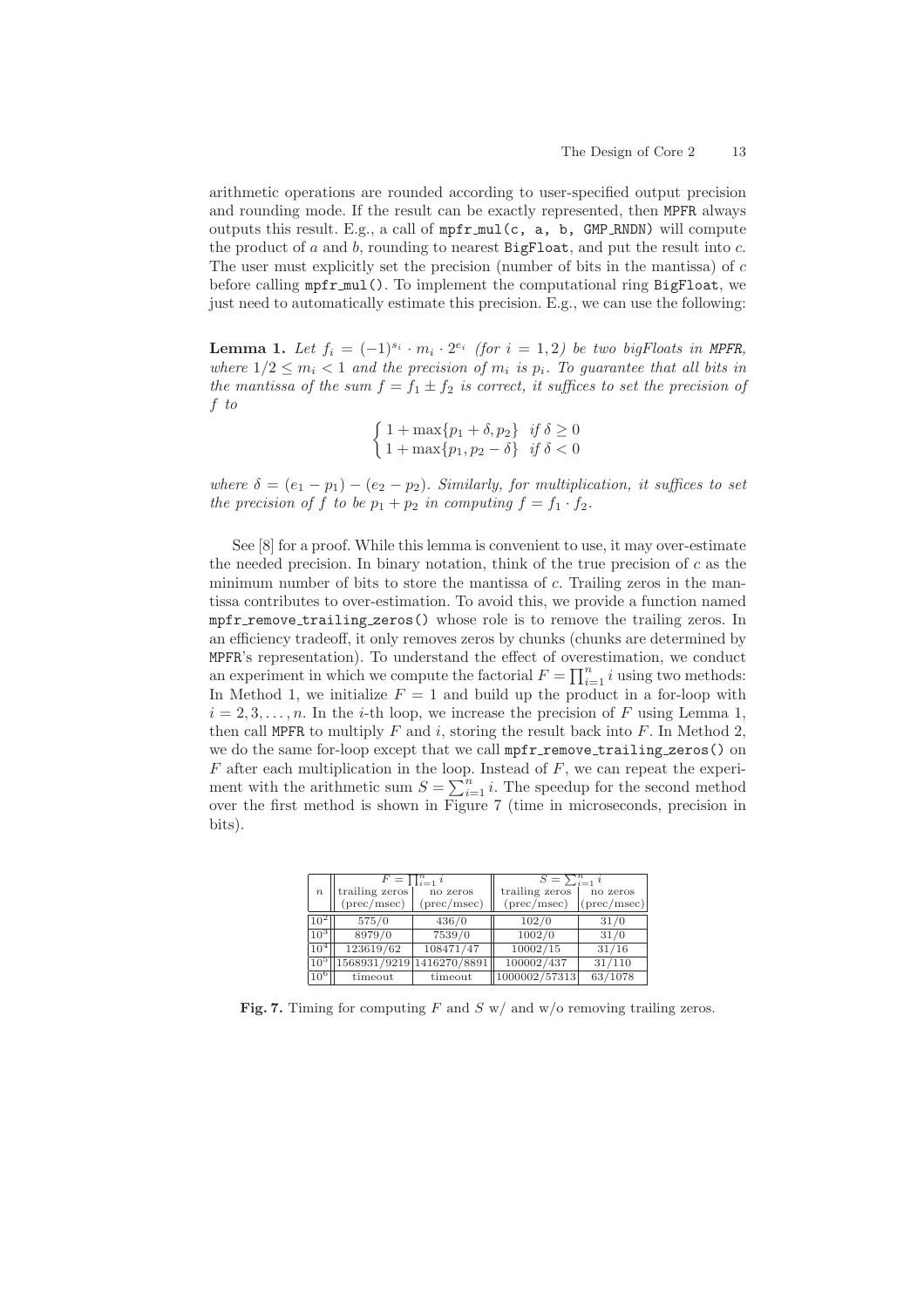§15. Benchmarks of the redesigned BigFloat. By adopting MPFR, our BigFloat class gains many new functions such as cbrt() (cube root) and the elementary functions (sin(), log(), etc). The performance of the BigFloat is also greatly improved. We compared the performance of Core 1 and Core 2 on sqrt() using the following experiment: compute  $\sqrt{i}$  for  $i = 2, ..., 100$  with precision p. The timing in Figure 8 show that Core 2 is about 25 times faster, thanks purely to MPFR.

| Precision Core 1 Core 2 Speedup |       |      |    |
|---------------------------------|-------|------|----|
| 1000                            | 25    |      | 25 |
| 10000                           | 716   | 32   | 22 |
| 100000                          | 33270 | 1299 | 25 |

Fig. 8. Timing comparisons for sqrt().

#### 4.2 The Class BigFloat2

BigFloat2 is the second class split off from the original BigFloat. An instance of BigFloat2 is just an interval represented by a pair of bigFloat numbers. This representation can be less efficient than the original BigFloat by a factor of 2 (in the worst case), both in speed and in storage. But this loss in efficiency is compensated by ease of implementation, and in sharper error bounds, which may be beneficial in non-asymptotic situations. In the future, we may also experiment with a bigfloat class using a midpoint-radius representation using MPFR. This class is also useful for ENC applications (e.g., in meshing algorithms of the kind producing Figure 1).

## 5 Extending the Expr Class

We provide facilities for adding new operators to Expr. Core 2 uses such facilities to implement the standard elementary functions. Future plans include extending elementary functions to all hypergeometric functions, following the analysis in [8,9]. We give two examples of how users can use these facilities for their own needs. We refer to Zilin Du's thesis [8] for more details about these facilities.

#### 5.1 Summation Operation for Expr

When an Expr is very large, we not only lose efficiency (just to traverse the DAG) but we often run out of memory. Consider the following code to compute the harmonic series  $H = \sum_{i=1}^{n} \frac{1}{i}$ :

```
Expr harmonic (int n) {<br>Expr H(0);<br>for (int i=1; i<=n; ++i) <br>3
 Expr H(0);<br>
for (int i=1; i<=n; ++i) 3H = H + \text{Expr}(1) / \text{Expr}(1);<br>
\text{turn H}; }
 return H; }
```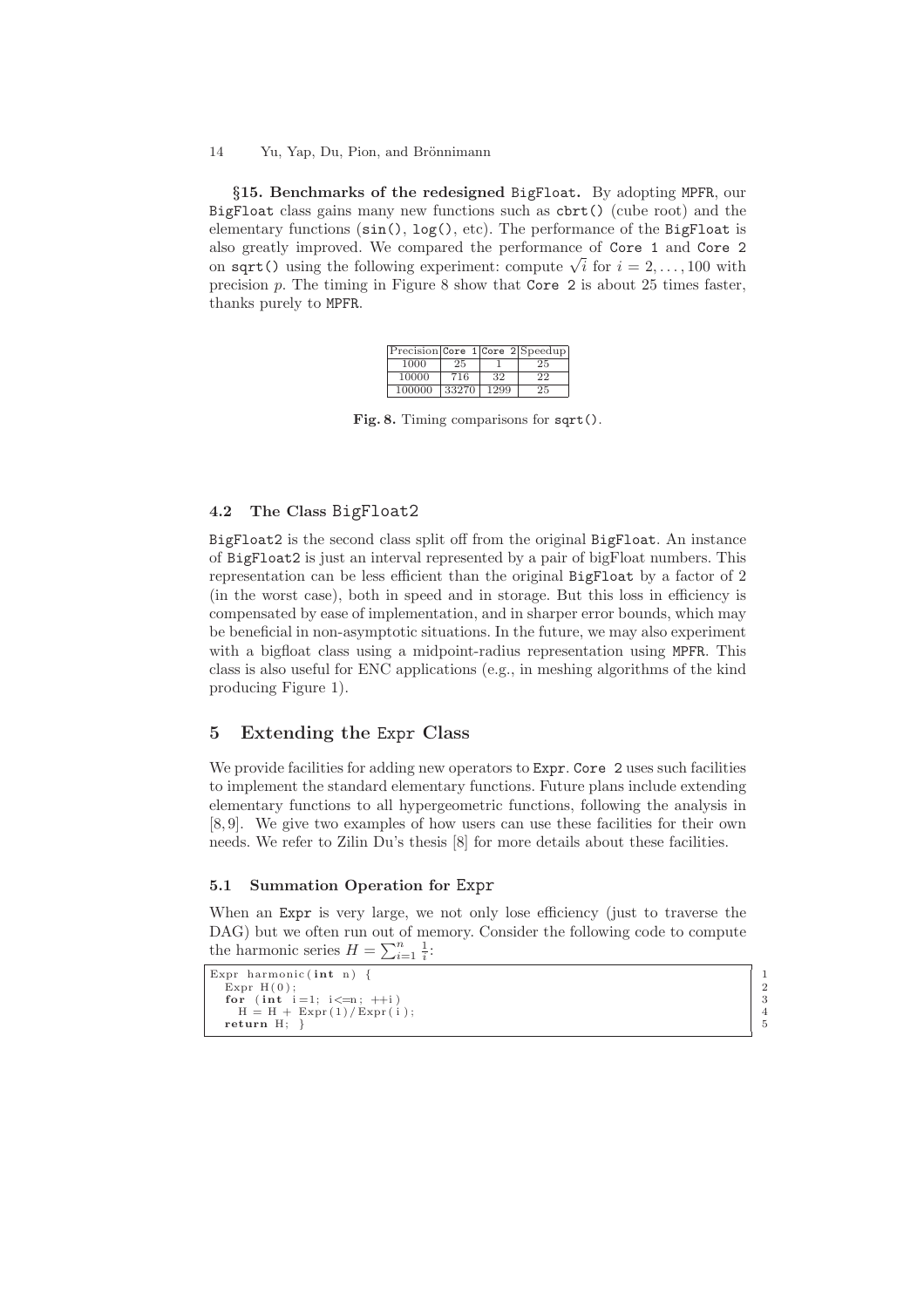This function builds a deep unbalanced DAG for large  $n$ . This can easily cause segmentation faults through stack overflow (column 2 in Figure 9). In ¶6, we said that Core 2 supports a new class of anary (i.e., "without arity") nodes. In particular, we implemented the summation and product operators. Using summation, we can rewrite the harmonic function:

```
Expr term (int i) { 1<br>
return Expr(1)/Expr(i); } 2Expr harmonic \begin{pmatrix} \text{int } n \\ \text{return } sum \text{min} \end{pmatrix} { \begin{pmatrix} 3 \\ 4 \end{pmatrix} }
  return summation (\text{term}, 1, n);
```
The improvements from this new implementation is shown in Figure 9. We can now compute the harmonic series for a much larger n, and achieve a speedup as well.

| n       | Time $w/\text{o}$ summation Time $w/$ | summation Speedup |            |
|---------|---------------------------------------|-------------------|------------|
| 1000    | 24                                    |                   | 3.4        |
| 10000   | 3931                                  | 67                | 58.6       |
| 100000  | (segmentation fault)                  | 752               | $\sqrt{A}$ |
| 1000000 | (segmentation fault)                  | 12260             |            |

**Fig. 9.** Timings for computing harmonic series  $\sum_{i=1}^{n} \frac{1}{i}$  (in microseconds).

Similarly, the use of product operator leads to speed-ups.

#### 5.2 Transcendental Constants  $\pi$ , e and all that

We present our *first* transcendental node  $\pi$ , which is a leaf node derived from ConstRepT:

```
template <typename T><br>
class PiRepT: public ConstRepT<T> {
class PiRepT: public ConstRepT<T> { 2 \text{ public} }
\mathbf{public:} \qquad \qquad \begin{array}{c} \begin{array}{c} \end{array} \end{array}PiRepT() : ConstRepT<T>() {<br>
compute_filter ();<br>
compute_numtype ();<br>
\begin{array}{c} 4 \\ 5 \\ 6 \\ 6 \end{array}<br>
// functions to compute filter and number type<br>
8
    compute_filter()compute_numtype();
  }<br>// functions to compute filter and number type \begin{array}{|c|c|c|c|}\hline 7& & 8& \hline \end{array}void compute filter \begin{pmatrix} 1 & 0 \\ 0 & 0 \end{pmatrix} const \begin{pmatrix} 0 & 0 \\ 0 & 1 \end{pmatrix}filter (). set (3.1415926535897932384626433832795028F); 11
       /∗ v a l u e i s not e x a c t ∗/ 12
  } 13
void compute numtype ( ) const 14
  { numType = NODE NT TRANSCENDENTAL ; } 15
                                                                                         \begin{array}{c} 16 \\ 17 \\ 18 \end{array}\begin{array}{ll} \text{virtual functions for sign, uMSB, lMSB} \\ \text{virtual bool computes sign()} \text{const} \\ \{\text{sign() = 1; return true;} } \end{array}{ sign () = 1; return true; }<br>
virtual bool compute_uMSB() const \{ uMSB() = 2; return true; }<br>
21
  { uMSB() = 2; return true; } 21<br>
virtual bool compute_lMSB() const 22
  {\bf virtual\,\,\,bool\,\,\,compute\_IMSB() \,\,\,const}
{ \, lMSB() = 1; return true; } 23
                                                                                         \frac{24}{25}// virtual functions for r_approx, a_approx<br>
virtual void compute_r_approx(prec_t prec) const 26
  { kernel().pi(prec); }<br>
virtual bool compute_a_approx(prec_t prec) const 28
```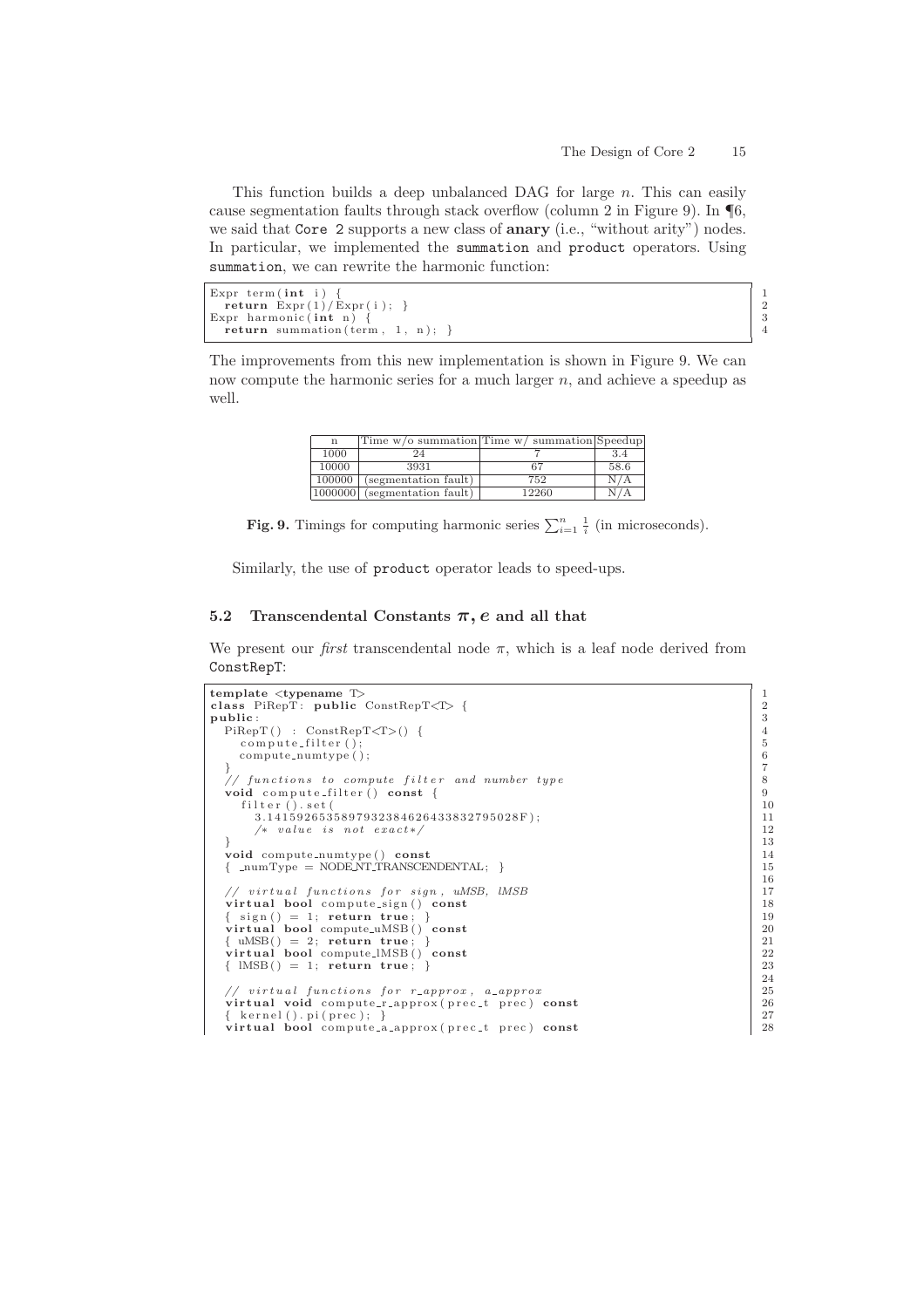```
{ k e r n e l ( ) . p i ( a b s 2 r e l ( p r e c ) ) ; } 29
\}; 30
```
Now the new  $\pi$  expression is given by:

| template $\langle$ typename $\mathbb{T}$    |          |
|---------------------------------------------|----------|
| $\text{ExprT}\langle \text{T} \rangle$ pi() | $\Omega$ |
| $\{$ return new PiRepT $(T>())$ ; }         | Ő        |

Note how easy it is to do this extension  $-$  it could equally be used to introduce e or ln 2 or any constant, provided the kernel class knows how to approximate it. Such constants can now freely appear in an expression, and our precision-propagation mechanism can automatically approximate the expression to any desired absolute error bound. Figure 10 gives timings for  $\pi$  and other elementary functions after incorporation into Expr.

| $\overline{\text{Precision}}$ (bits) $\vert \text{Expr.} \vert$ |             |      |      | Core 2 Core 1   Speedup |
|-----------------------------------------------------------------|-------------|------|------|-------------------------|
|                                                                 | $\pi$       | 20   |      |                         |
|                                                                 |             | 90   |      |                         |
| 10,000                                                          | $\cdot e^2$ | 80   |      |                         |
|                                                                 | sin(0.7)    | 50   | 1240 | 25                      |
|                                                                 | cos(0.7)    | 50   | 1230 | 25                      |
|                                                                 | tan(0.7)    | 110  | 2490 | 23                      |
|                                                                 | $\pi$       | 710  |      |                         |
|                                                                 | $\pi$       | 2200 |      |                         |
| 100,000                                                         | $e^2$       | 830  |      |                         |
|                                                                 | sin(0.7)    | 4780 |      |                         |
|                                                                 | cos(0.7)    | 4650 |      |                         |
|                                                                 | tan(0.7)    | 9450 |      |                         |

Fig. 10. Transcendental Constants and Functions

# 6 Conclusion

The goal of Core Library is to approximate the ideal real RAM. To support rapid prototyping of algorithmic ideas in geometry and algebra, ease of use and functionality is prized above sheer efficiency. With Core 2, we combine exact algebraic computation with transcendental functions. Our redesigned package is more modular, extensible, and flexible. We gained efficiency from the design and better evaluation algorithms. We adopt the highly efficient MPFR library to improve maintainability and to gain transcendental functions. Despite this overhaul, the original simple Core Numerical API is preserved.

In the transcendental aspects, we are just leveraging the speed of MPFR into our environment. What we give back is a new convenient way to access MPFR. In 2005, MPFR won the Many Digits Competition [17] in a field of 9 teams that included Maple and Mathematica. Their solutions are "hand-coded" in the sense that each algorithm is preceded by an error analysis to determine the needed precision, plus a hand-coded implementation of these error bounds. By incorporating MPFR into Core 2, we can now do these competition problems automatically: Core 2 provides the automatic error analysis. Another "added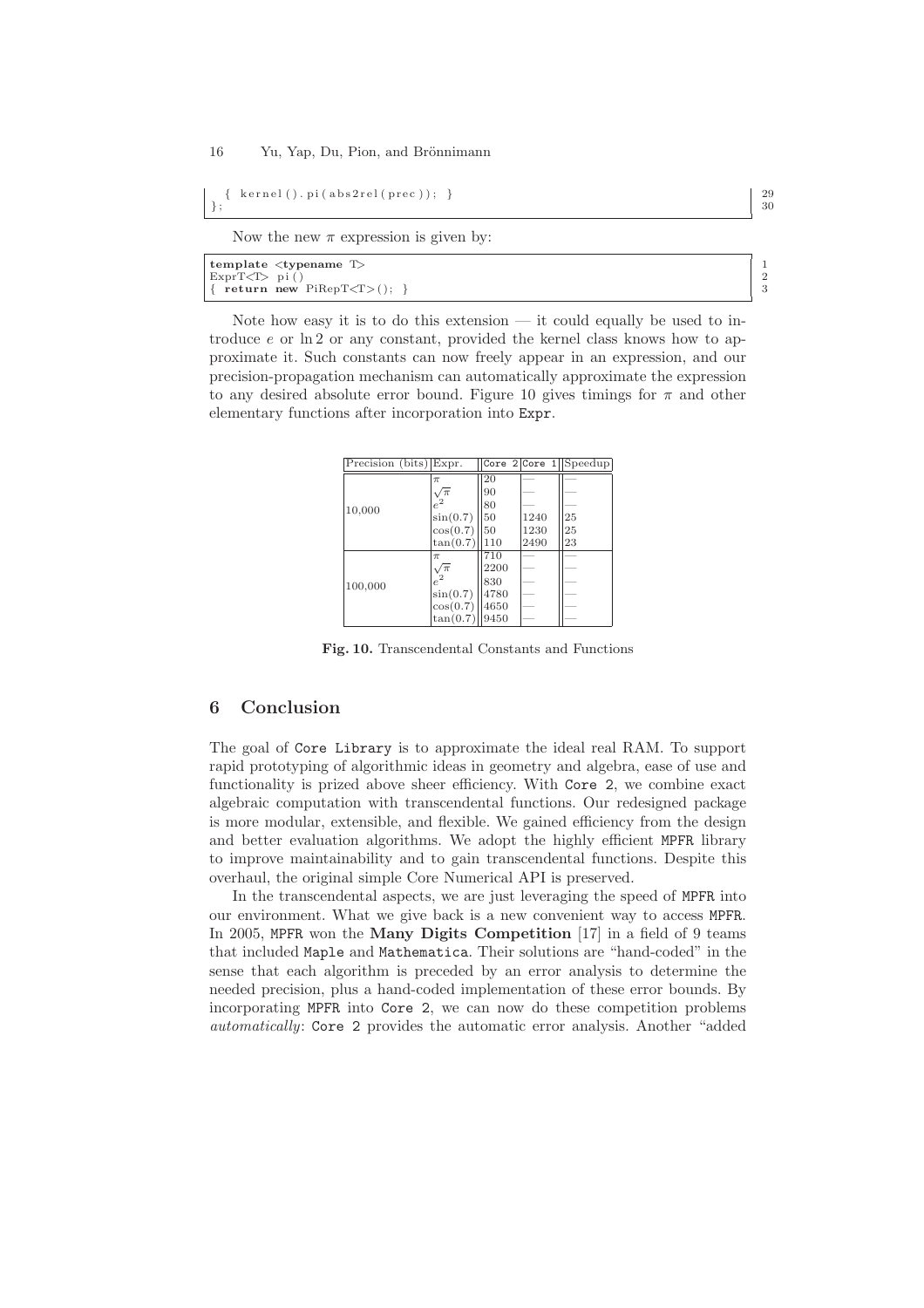value" that Core Library provides MPFR is access to a computational ring to support exact geometric computation. A future research is to understand and reduce any performance penalties of this automation.

A major open problem is to better understand the expression evaluation algorithms. There is no satisfactory theoretical basis for the optimal evaluation of such expressions. The second major problem is to provide constructive bounds for non-algebraic constants. Instead of escape bounds, we could use Richardson's algorithm to decide zero [29,30]. This is because all the constants in Core 2 are elementary constants in the sense of Richardson. This is a win-win situation because if our computation is ever wrong, we would have found a counter-example to Schanuel's conjecture. Unfortunately, current versions of Richardson's algorithm do not appear practical enough for general application.

Core Library represents a new breed of real number libraries to support exact numerical computation (ENC). It is made feasible through sophisticated built-in functionalities such as filters and constructive zero bounds. There remain ample opportunities for exploring the design space of constructing such libraries. Our Core Library offers one data point. Such libraries have many potential applications. Besides robust geometric algorithms, we can use them in geometric theorem proving, certifying numerical programs, and in mathematical explorations.

## References

- 1. E. Berberich, M. Kerber, and M. Sagraloff. Exact geometric-topological analysis of algebraic surfaces. In 24thACM Symp. on Comp. Geometry, pages 164–173, 2008.
- 2. V. Brattka and P. Hertling. Feasible real random access machines. J. of Complexity, 14(4):490–526, 1998.
- 3. R. P. Brent. Fast multiple-precision evaluation of elementary functions. J. of the ACM, 23:242–251, 1976.
- 4. H. Brönnimann, C. Burnikel, and S. Pion. Interval arithmetic yields efficient dynamic filters for computational geometry. Discrete Applied Mathematics, 109(1- 2):25–47, 2001.
- 5. C. Burnikel, S. Funke, K. Mehlhorn, S. Schirra, and S. Schmitt. A separation bound for real algebraic expressions. Algorithmica, 55(1):14–28, 2009.
- 6. H. Cohen. A Course in Computational Algebraic Number Theory. Springer, 1993.
- 7. Core Library homepage, since 1999. Software download, source, documentation and links: http://cs.nyu.edu/exact/core/.
- 8. Z. Du. Guaranteed Precision for Transcendental and Algebraic Computation made Easy. Ph.D. thesis, New York University, Department of Computer Science, Courant Institute, May 2006. Download from http://cs.nyu.edu/exact/doc/.
- 9. Z. Du, M. Eleftheriou, J. Moreira, and C. Yap. Hypergeometric functions in exact geometric computation. In V.Brattka, M.Schoeder, and K.Weihrauch, editors, Proc. 5th Workshop on Computability and Complexity in Analysis, pages 55–66, 2002. Malaga, Spain, July 12-13, 2002. In Electronic Notes in Theoretical Computer Science, 66:1 (2002), http://www.elsevier.nl/locate/entcs/volume66.html.
- 10. A. Fabri, G.-J. Giezeman, L. Kettner, S. Schirra, and S. Schoenherr. The CGAL kernel: a basis for geometric computation. In M. C. Lin and D. Manocha, editors,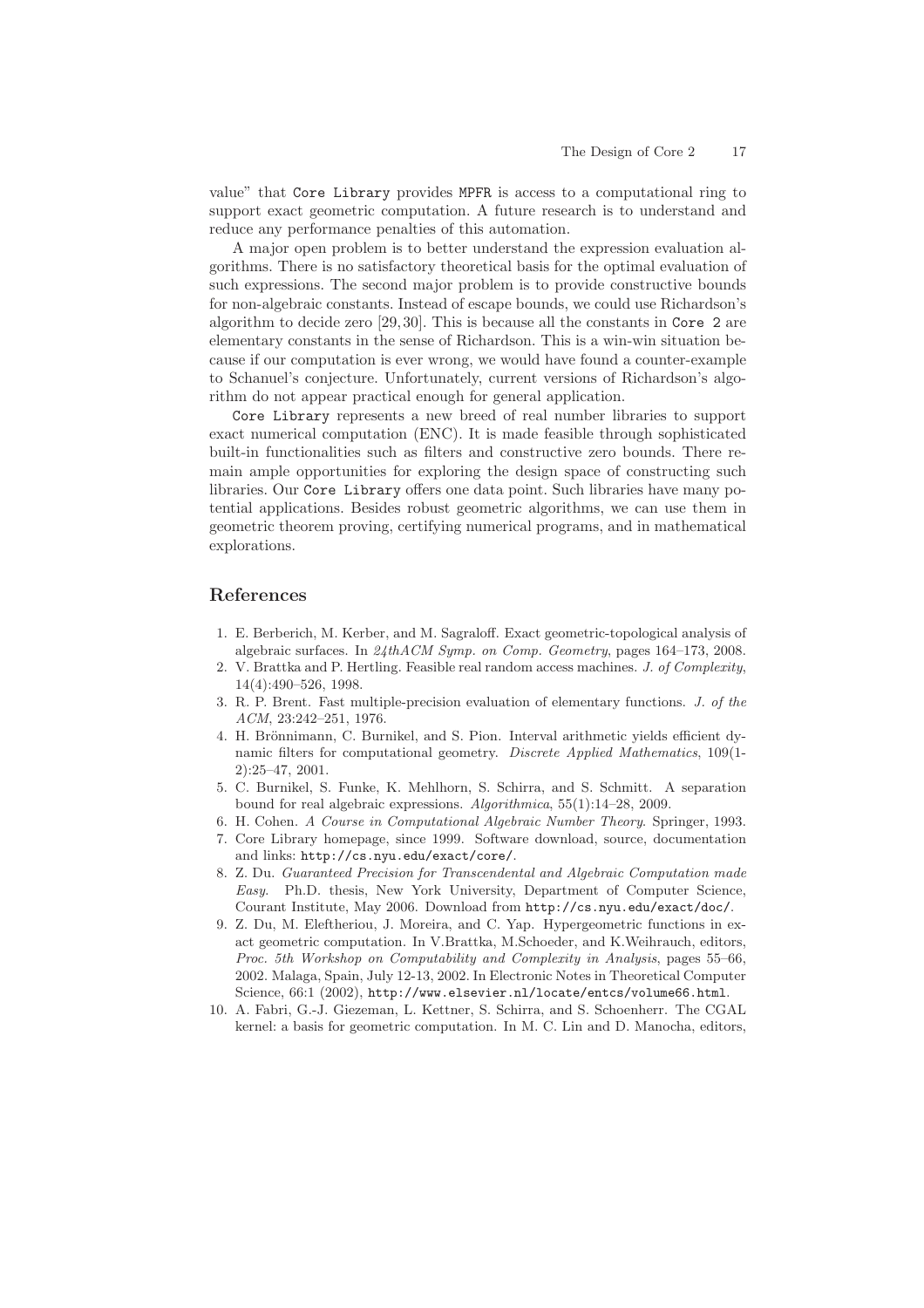Applied Computational Geometry: Towards Geometric Engineering, pages 191–202, Berlin, 1996. Springer. Lecture Notes in Computer Science No. 1148.

- 11. L. Fousse, G. Hanrot, V. Lefèvre, P. Pélissier, and P. Zimmermann. Mpfr: A multiple-precision binary floating-point library with correct rounding. ACM Trans. Math. Softw., 33(2):13, 2007.
- 12. E. Gamma, R. Helm, R. Johnson, and J. Vlissides. Design Patterns: Elements of Reusable Object-Oriented Software. Addison-Wesley Professional Computing Series. Addison-Wesley Publishing Company, New York, NY, 1995.
- 13. V. Karamcheti, C. Li, I. Pechtchanski, and C. Yap. A Core library for robust numerical and geometric computation. In 15th ACM Symp. Computational Geometry, pages 351–359, 1999.
- 14. C. Li. Exact Geometric Computation: Theory and Applications. Ph.D. thesis, New York University, Department of Computer Science, Courant Institute, Jan. 2001. Download from http://cs.nyu.edu/exact/doc/.
- 15. C. Li, S. Pion, and C. Yap. Recent progress in Exact Geometric Computation. J. of Logic and Algebraic Programming, 64(1):85–111, 2004. Special issue on "Practical Development of Exact Real Number Computation".
- 16. L. Lin and C. Yap. Adaptive isotopic approximation of nonsingular curves: the parametrizability and non-local isotopy approach. In Proc. 25th ACM Symp. on Comp. Geometry, pages 351–360, June 2009. Aarhus, Denmark, Jun 8-10, 2009. Accepted for Special Issue of SoCG 2009 in DCG.
- 17. Many digits friendly competition, Oct 3-4 2005. The details of the competition, including final results, are available from http://www.cs.ru.nl/~milad/manydigits/.
- 18. K. Mehlhorn and S. Näher. LEDA: a platform for combinatorial and geometric computing. Comm. of the ACM, 38:96–102, 1995.
- 19. K. Mehlhorn and S. Schirra. Exact computation with leda\_real theory and geometric applications. In G. Alefeld, J. Rohn, S. Rump, and T. Yamamoto, editors, Symbolic Algebraic Methods and Verification Methods, pages 163–172, Vienna, 2001. Springer-Verlag.
- 20. M. Mignotte. Identification of algebraic numbers. J. of Algorithms, 3:197–204, 1982.
- 21. J.-M. Muller. Elementary Functions: Algorithms and Implementation. Birkhäuser, Boston, 1997.
- 22. N. T. Müller. The iRRAM: Exact arithmetic in C++. In J. Blank, V. Brattka, and P. Hertling, editors, Computability and Complexity in Analysis, pages 222–252. Springer, 2000. 4th Int'l Workshop, CCA 2000, Swansea, UK. LNCS No. 2064.
- 23. N. T. M¨uller, M. Escardo, and P. Zimmermann. Guest editor's introduction: Practical development of exact real number computation. J. of Logic and Algebraic Programming, 64(1), 2004. Special Issue.
- 24. A. Neumaier. Interval Methods for Systems of Equations. Cambridge University Press, Cambridge, 1990.
- 25. K. Ouchi. Real/Expr: Implementation of an Exact Computation Package. Master's thesis, New York University, Department of Computer Science, Courant Institute, Jan. 1997. From http://cs.nyu.edu/exact/doc/.
- 26. S. Pion and C. Yap. Constructive root bound method for  $k$ -ary rational input numbers. Theor. Computer Science, 369(1-3):361–376, 2006.
- 27. S. Plantinga and G. Vegter. Isotopic approximation of implicit curves and surfaces. In Proc. Eurographics Symposium on Geometry Processing, pages 245–254, New York, 2004. ACM Press.